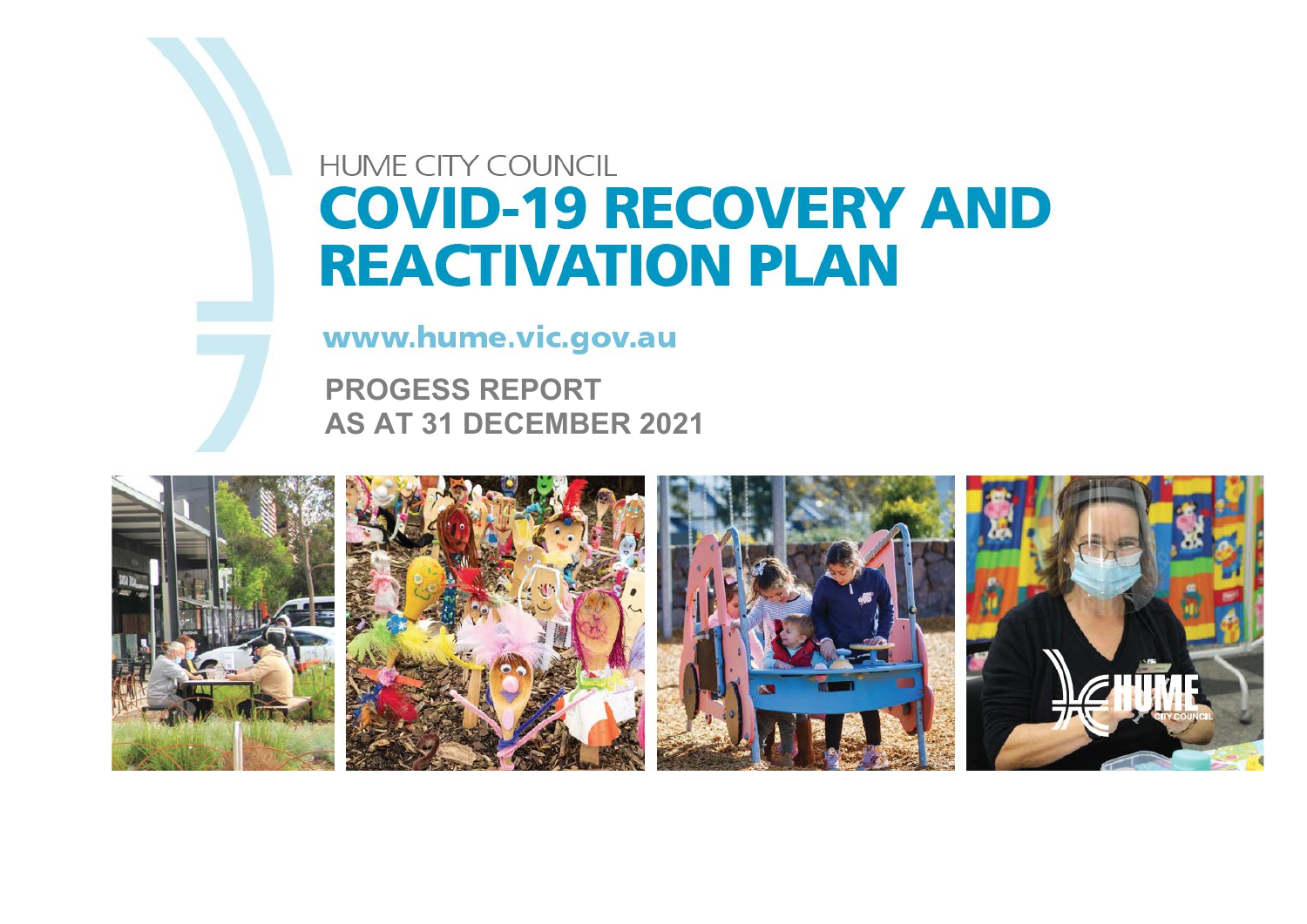#### **CONTENTS**

| A community that is<br>resilient, inclusive, and<br>thriving.                             | 1.2 Provide opportunities, and support business growth to create accessible local jobs for our diverse community<br>1.3 Promote a healthy, inclusive and respectful community that fosters community pride and safety.                                                                                                          |
|-------------------------------------------------------------------------------------------|---------------------------------------------------------------------------------------------------------------------------------------------------------------------------------------------------------------------------------------------------------------------------------------------------------------------------------|
| A city that cares about our<br>planet, is appealing and<br>connected.                     | 2.1 Facilitate appropriate urban development and enhancing natural environment, heritage, landscapes and rural places.<br>2.3 Design and maintain our City with accessible spaces and a strong sense of place.<br>2.4 Connect our City through efficient and effective walking, cycling and public transport and road networks. |
| A Council that inspires<br>leadership, is accountable<br>and puts the community<br>first. | 3.2 Deliver responsible and transparent governance, services and assets that respond to community needs.                                                                                                                                                                                                                        |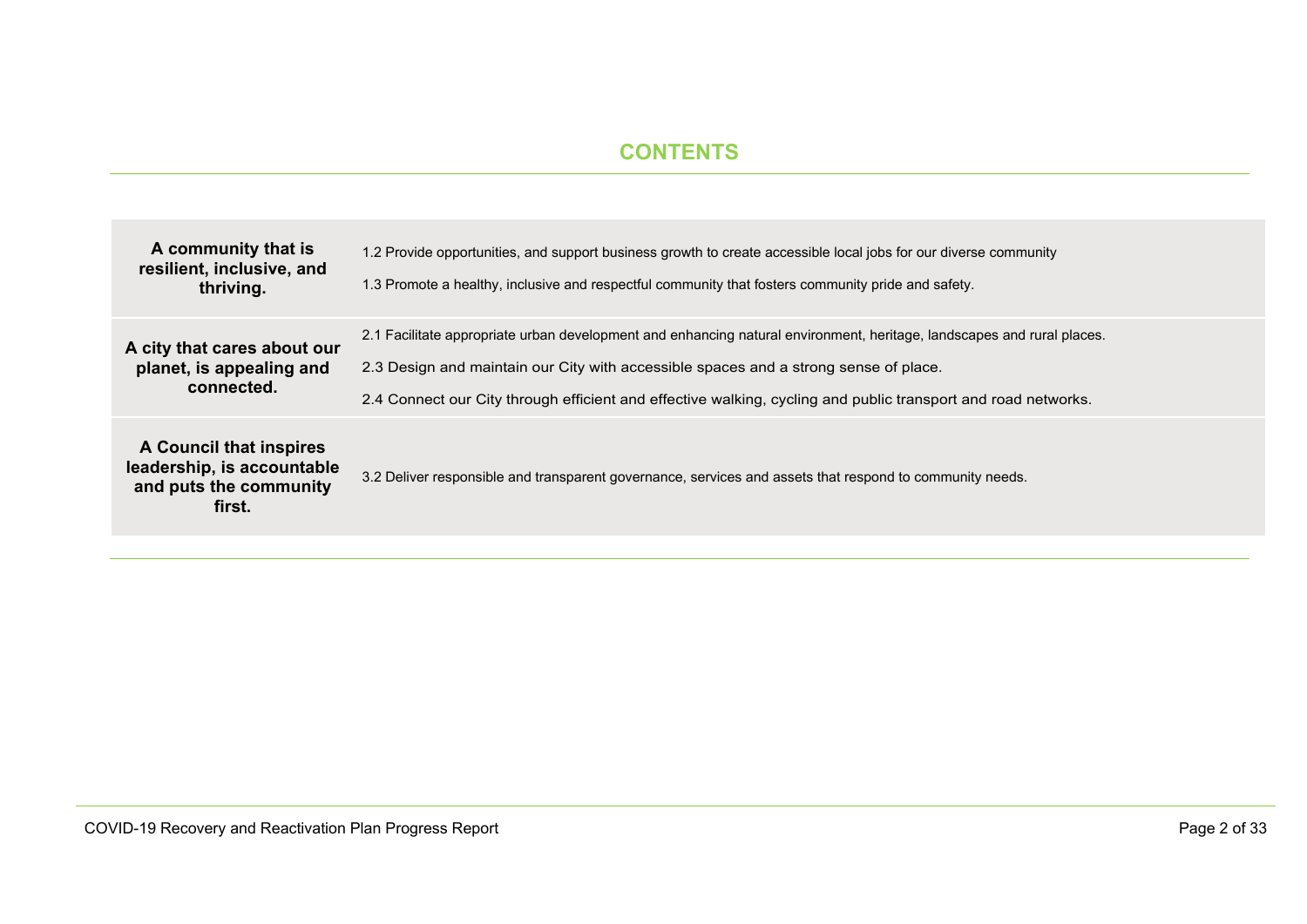### **PROGRESS DESCRIPTIONS**

Progress is measured on the actions of the Council Plan as follows:

- <sup>1</sup> 100% complete for the financial year and/or a report adopted by Council – **Completed.**
- 75% complete and/or a draft report has been presented to the Executive Management Team (EMT) for consideration - **Significant Progress**.
- 50% complete **Good Progress.**
- 25% complete **Some Progress**.
- 0% complete **Not yet started**.
- The action has been delayed due to unforeseen circumstances. Reasons why the action has been delayed will be provided – **Deferred.**

The progress indicators displayed are based on the status as follows:

- **Cn Track** –Action is proceeding to plan.
- **Monitor** Action requires attention to ensure it is completed.
- At Risk Action is at risk of not being completed.
- $\Box$  **Deferred** Action has been delayed due to unforeseen circumstances.



#### **Summary of Progress – 8 February to 31 December 2021**

#### **Councils Role**

The role Council has in contributing to the community expectations (strategies) can be defined as one or more of the following:

- **Statutory Authority** Council has a legislated responsibility under Victorian law to ensure compliance and delivery of services related to these community expectations.
- **Service Provider** Council is a leading provider of services which support these community expectations. Responsibility for providing these services is often shared between Council and other government agencies, non-for-profit organisations, and commercial businesses.
- **Facilitator** Council facilitates, partners, and plans with other service providers to achieve these community expectations.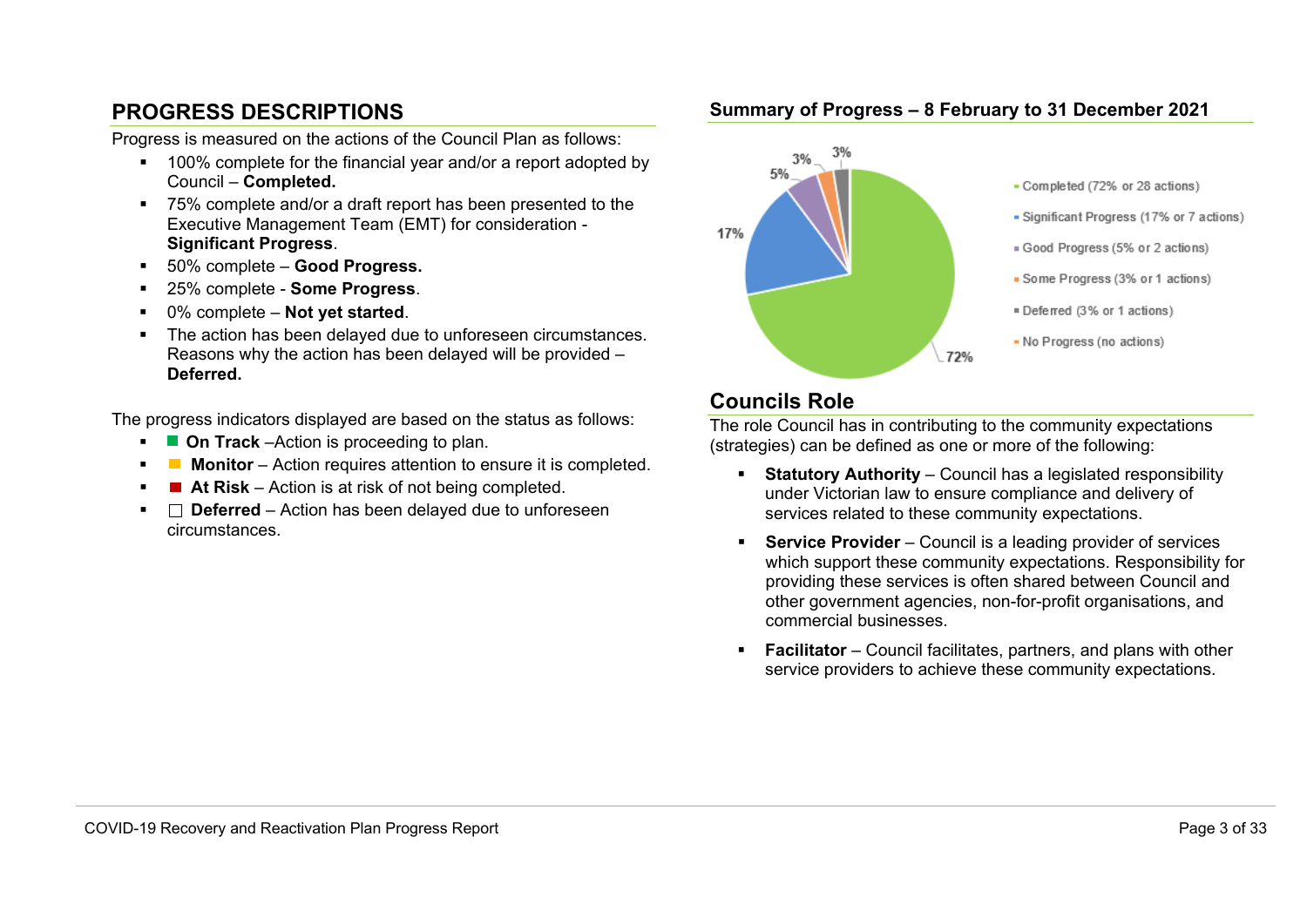## **A COMMUNITY THAT IS RESILIENT, INCLUSIVE AND THRIVING**

Strategic Objective 1.2: Provide opportunities, and support business growth to create accessible local jobs for our diverse community.

| <b>Action</b>                                                                                                                                              | <b>Division</b>             | <b>Progress this Quarter</b>          | <b>Description of Progress since February 2021</b>                                                                                                                                                                                                                |
|------------------------------------------------------------------------------------------------------------------------------------------------------------|-----------------------------|---------------------------------------|-------------------------------------------------------------------------------------------------------------------------------------------------------------------------------------------------------------------------------------------------------------------|
| Develop a Hume COVID-19 Economic<br>Recovery Plan for 2021, in consultation with<br>local business, industry groups, education<br>providers and residents. | Planning and<br>Development | This action was completed in 2020/21. | The COVID-19 Economic Recovery Action Plan was<br>developed in consultation with key stakeholders,<br>including governments, local businesses, industry<br>groups, education providers and residents. It was<br>presented to Council on 1 February 2021. The plan |
| <b>Progress Indicator:</b>                                                                                                                                 |                             |                                       | aims to support the Hume business community and<br>unemployed residents navigate the initial recovery<br>period.                                                                                                                                                  |
| 100%                                                                                                                                                       |                             |                                       | The plan is based on three areas, which include:                                                                                                                                                                                                                  |
| Completed                                                                                                                                                  |                             |                                       | Targeted Investment Attraction - The focus will be<br>on manufacturing, the circular economy and<br>professional services/white collar.                                                                                                                           |
|                                                                                                                                                            |                             |                                       | Targeted Support to existing business - With an<br>initial focus on online services and the Visitor<br>Economy (hospitality).                                                                                                                                     |
|                                                                                                                                                            |                             |                                       | Targeted labour market support for unemployed<br>3.<br>residents and local businesses - Enhanced<br>jobseeker support and an expanded role for the<br>Hume Multiversity to improve residents' level of job<br>skills and qualifications.                          |

The progress indicator displayed above is based on the status as follows: ■ On Track ■ Monitor ■ At Risk □ Deferred

COVID-19 Recovery and Reactivation Plan Progress Report **Page 4 of 33** and 200 km and 200 km and 200 km and 200 km and 200 km and 200 km and 200 km and 200 km and 200 km and 200 km and 200 km and 200 km and 200 km and 200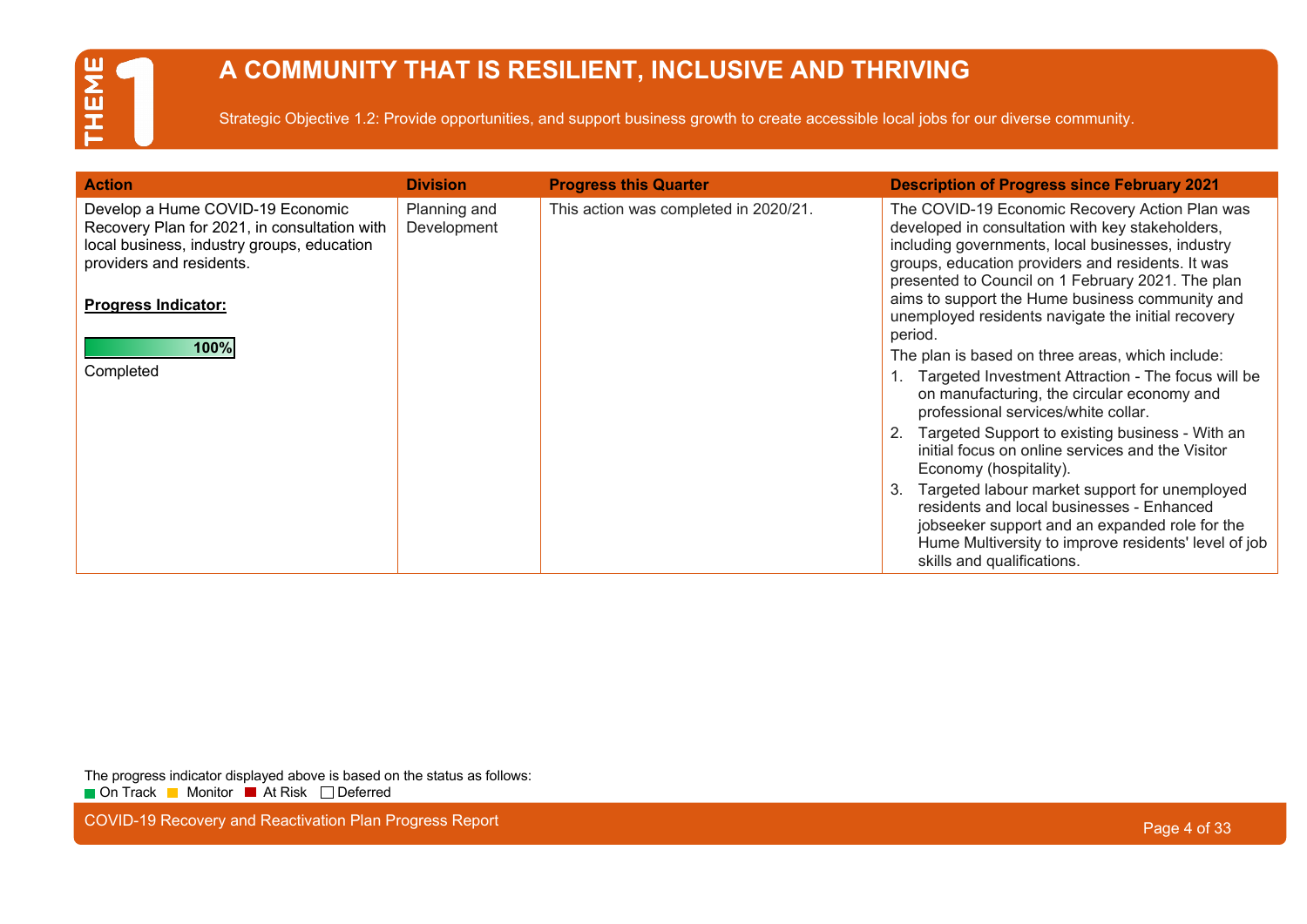

## **A COMMUNITY THAT IS RESILIENT, INCLUSIVE AND THRIVING**

Strategic Objective 1.2: Provide opportunities, and support business growth to create accessible local jobs for our diverse community.

| <b>Action</b>                                                                                                                                                                                                                                                                                                          | <b>Division</b>             | <b>Progress this Quarter</b>          | <b>Description of Progress since February 2021</b>                                                                                                                                                                                                                                                                                                                                                                                                                                                                                                                                                                                                                                                                                                                                                                              |
|------------------------------------------------------------------------------------------------------------------------------------------------------------------------------------------------------------------------------------------------------------------------------------------------------------------------|-----------------------------|---------------------------------------|---------------------------------------------------------------------------------------------------------------------------------------------------------------------------------------------------------------------------------------------------------------------------------------------------------------------------------------------------------------------------------------------------------------------------------------------------------------------------------------------------------------------------------------------------------------------------------------------------------------------------------------------------------------------------------------------------------------------------------------------------------------------------------------------------------------------------------|
| Council economic stimulus package<br>Round 2 including:<br><b>Business Grants Program</b><br><b>Multiversity Resident Scholarships</b><br>for tertiary study<br>Recognition of overseas qualified<br>professionals<br><b>Business Employment Grants</b><br>program.<br><b>Progress Indicator:</b><br>100%<br>Completed | Planning and<br>Development | This action was completed in 2020/21. | Actions of the Council economic stimulus package<br>Round 2 have included:<br>The course component of the Hume Overseas<br>Qualified Professionals Program was completed.<br>The Permanent Residents Employment Program<br>was successfully delivered, and the course<br>content was completed.<br>Development of a Hume Multiversity Scholarship<br>Program has been advanced.<br>Planning is well progressed for the Hume<br>Business Employment Grants Program. The<br>grants will encourage Hume businesses to<br>employ residents. It is anticipated 100<br>sustainable employment outcomes will be<br>achieved as a result of this program by June<br>2022.<br>Business Employment Grants was launched in<br>the second quarter of 2021/22.<br>2021 Hume City Small Business Grants Program<br>was launched in June 2021. |

The progress indicator displayed above is based on the status as follows: ■ On Track ■ Monitor ■ At Risk □ Deferred

COVID-19 Recovery and Reactivation Plan Progress Report **Page 1996** COVID-19 Recovery and Reactivation Plan Progress Report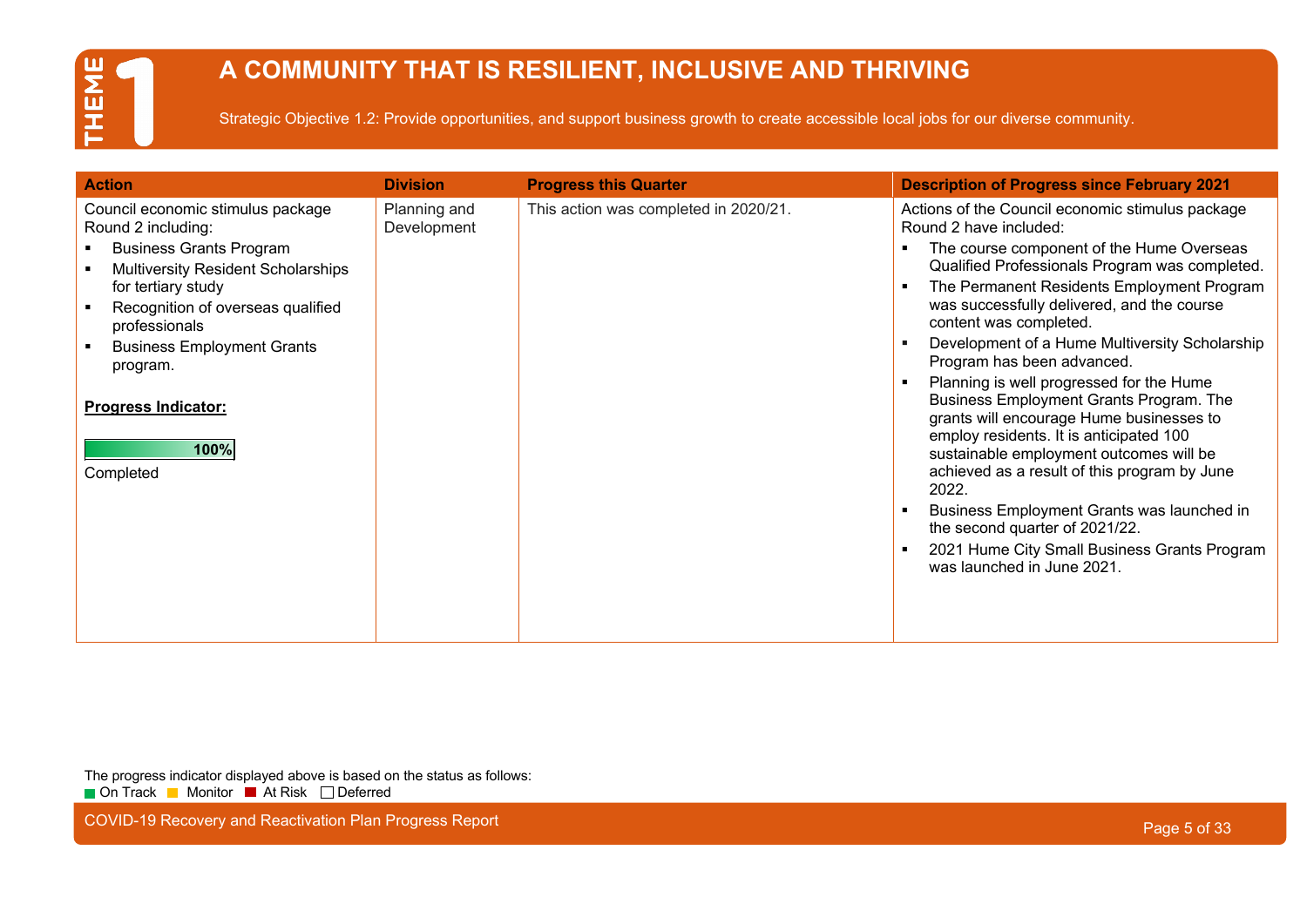## **A COMMUNITY THAT IS RESILIENT, INCLUSIVE AND THRIVING**

Strategic Objective 1.2: Provide opportunities, and support business growth to create accessible local jobs for our diverse community.

| <b>Action</b>                                                                                                                                                                                                                                  | <b>Division</b>             | <b>Progress this Quarter</b>          | <b>Description of Progress since February 2021</b>                                                                                                                                                                                                                                                                                                                                                                                                                                                                                                                                                                                                                                                                                                                                                                                                                                                                                                                                                                                                |
|------------------------------------------------------------------------------------------------------------------------------------------------------------------------------------------------------------------------------------------------|-----------------------------|---------------------------------------|---------------------------------------------------------------------------------------------------------------------------------------------------------------------------------------------------------------------------------------------------------------------------------------------------------------------------------------------------------------------------------------------------------------------------------------------------------------------------------------------------------------------------------------------------------------------------------------------------------------------------------------------------------------------------------------------------------------------------------------------------------------------------------------------------------------------------------------------------------------------------------------------------------------------------------------------------------------------------------------------------------------------------------------------------|
| Further enhance jobseeker support via:<br>Virtual/actual job fair.<br>Further support development of<br>resident's skills and qualifications<br>through growth in Multiversity<br>Programs.<br><b>Progress Indicator:</b><br>100%<br>Completed | Planning and<br>Development | This action was completed in 2020/21. | Jobseeker support has been enhanced through<br>weekly online job search workshops and employer<br>led information sessions. A total of 27 workshops<br>were delivered by Council between February and<br>September 2021 with an average attendance of 10<br>residents. Eight information sessions were also<br>delivered to inform residents on Council and external<br>employer recruitment needs.<br>The State Government funded Hume Community<br>Revitalisation Project was extended to 30 June 2023<br>and renamed as Strengthening Pathways to<br>Economic Participation. This will involve co-design<br>and the implementation of the project.<br>There has also been a significant increase in<br>Multiversity programs. Ten Multiversity partners,<br>seven of which are tertiary education providers, have<br>continued their commitment to the Hume Multiversity<br>and are delivering programs in accordance with<br>Memorandums of Understanding (MOUs) across<br>Hume to improve Tertiary Education opportunities for<br>residents. |

The progress indicator displayed above is based on the status as follows: ■ On Track ■ Monitor ■ At Risk □ Deferred

COVID-19 Recovery and Reactivation Plan Progress Report **Page 6 of 33** and 200 km and 200 km and 200 km and 200 km and 200 km and 200 km and 200 km and 200 km and 200 km and 200 km and 200 km and 200 km and 200 km and 200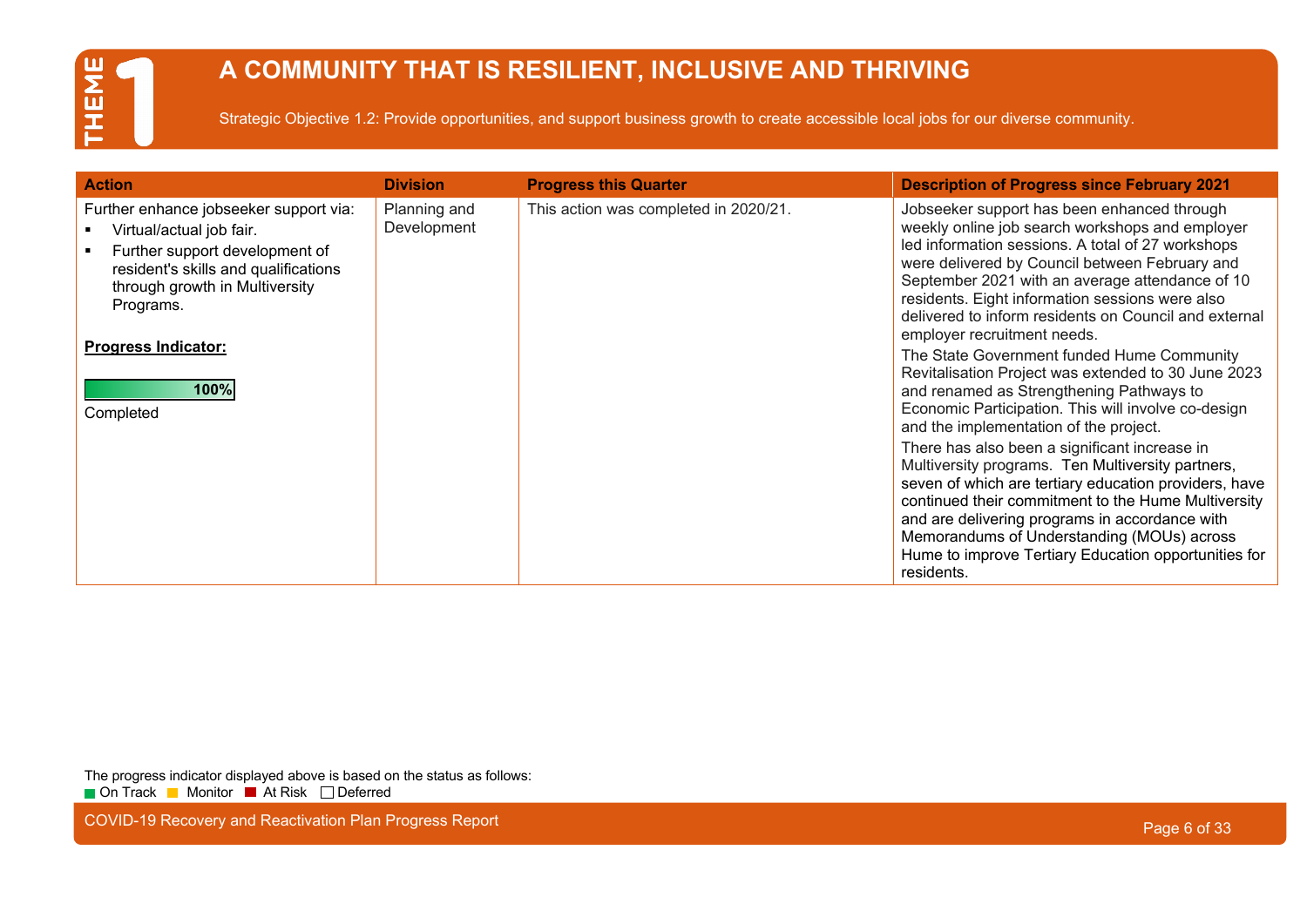## **A COMMUNITY THAT IS RESILIENT, INCLUSIVE AND THRIVING**

Strategic Objective 1.2: Provide opportunities, and support business growth to create accessible local jobs for our diverse community.

| <b>Action</b>                                                                                                                                                                                                                                                                                                                                                                               | <b>Division</b>             | <b>Progress this Quarter</b>          | <b>Description of Progress since February 2021</b>                                                                                                                                                                                                                                                                                                                                                                                                                                                                                                                                                                                                                                                                                                                                                                                                                                                                                                                                                                                                      |
|---------------------------------------------------------------------------------------------------------------------------------------------------------------------------------------------------------------------------------------------------------------------------------------------------------------------------------------------------------------------------------------------|-----------------------------|---------------------------------------|---------------------------------------------------------------------------------------------------------------------------------------------------------------------------------------------------------------------------------------------------------------------------------------------------------------------------------------------------------------------------------------------------------------------------------------------------------------------------------------------------------------------------------------------------------------------------------------------------------------------------------------------------------------------------------------------------------------------------------------------------------------------------------------------------------------------------------------------------------------------------------------------------------------------------------------------------------------------------------------------------------------------------------------------------------|
| Attract new business investment in<br>Hume through:<br>Active stakeholder engagement and<br>close management of new business<br>enquiries.<br>Investment Attraction prospectus.<br>Delivery of cutting edge online<br>"virtual" investment attraction room<br>to aid new business investment<br>enquiries.<br>LinkedIn video promotions.<br><b>Progress Indicator:</b><br>100%<br>Completed | Planning and<br>Development | This action was completed in 2020/21. | Actions undertaken to attract new investment in<br>Hume have included:<br>Regular engagement with key stakeholders.<br>п<br>Facilitating and supporting pre-application<br>meetings and business enquiries as well as<br>attending financial incentive meetings.<br>Established relationships with two new<br>л<br>commercial real estate agents.<br>The Investment Attraction Virtual Room has<br>been enhanced by adding in a slide show<br>function for the Investment Prospectus. The<br>virtual room includes videos, information from<br>Council's Investment Prospectus and a Map<br>Room which allows the users to have a closer<br>look at the investment opportunities in the<br>municipality and surrounding areas. The<br>users can click on travel circles, drag the<br>mouse around to move around the room or<br>click on a screen to read information. It's now<br>available on Council's website<br>https://www.hume.vic.gov.au/Businesses/Inve<br>st-in-Hume.<br>The Investment attraction LinkedIn media<br>×<br>campaign continued. |

The progress indicator displayed above is based on the status as follows: ■ On Track ■ Monitor ■ At Risk □ Deferred

COVID-19 Recovery and Reactivation Plan Progress Report **Page 7 of 33** and 200 km and 200 km and 200 km and 200 km and 200 km and 200 km and 200 km and 200 km and 200 km and 200 km and 200 km and 200 km and 200 km and 200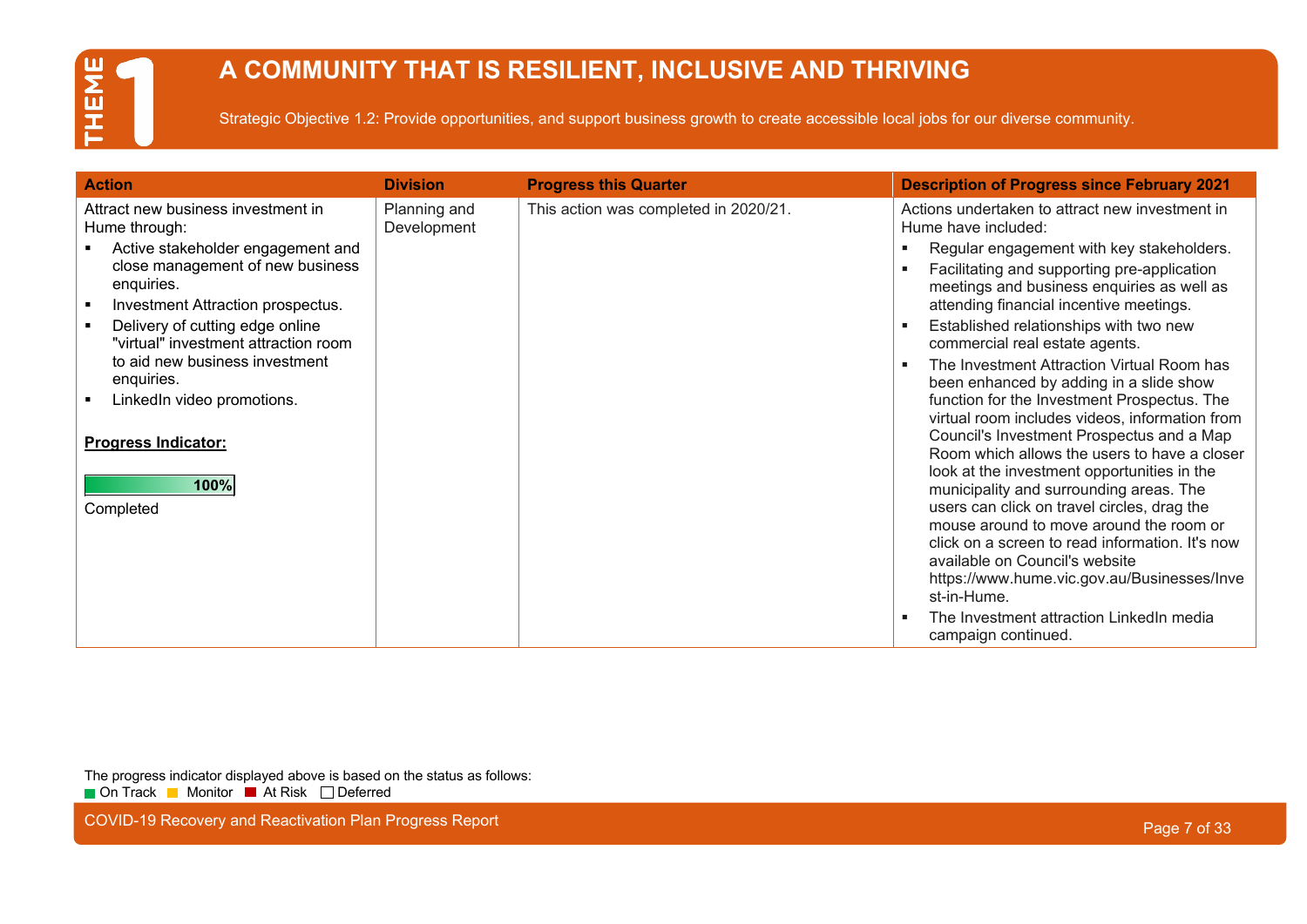## **A COMMUNITY THAT IS RESILIENT, INCLUSIVE AND THRIVING**

Strategic Objective 1.2: Provide opportunities, and support business growth to create accessible local jobs for our diverse community.

| <b>Action</b>                                                                                                                                           | <b>Division</b>                                                                                              | <b>Progress this Quarter</b>                                                                                                                                                                                                                                                                            | <b>Description of Progress since February 2021</b>                                                                                                                                                                                                                                                                                                                                                                                                                         |
|---------------------------------------------------------------------------------------------------------------------------------------------------------|--------------------------------------------------------------------------------------------------------------|---------------------------------------------------------------------------------------------------------------------------------------------------------------------------------------------------------------------------------------------------------------------------------------------------------|----------------------------------------------------------------------------------------------------------------------------------------------------------------------------------------------------------------------------------------------------------------------------------------------------------------------------------------------------------------------------------------------------------------------------------------------------------------------------|
| Continue to review and investigate<br>opportunities to increase procurement via<br>local businesses.<br><b>Progress Indicator:</b><br>100%<br>Completed | Corporate<br><b>Services</b><br>Sustainable<br>Infrastructure<br>and Services<br>Planning and<br>Development | Council's new Procurement Policy was adopted<br>on the 15 November 2021 and came into effect<br>from the 31 December 2021.<br>The new policy provides a commitment for<br>locally sourced procurement, as outlined in the<br><b>Sustainable Procurement Guidelines</b><br>(Attachment 2 of the Policy). | The following actions have been undertaken to<br>investigate opportunities to increase procurement<br>via local businesses:<br>Councils Procurement Policy has been adopted<br>٠<br>and focusses on generating and supporting<br>local business.<br>Details of local business content is being<br>collected and considered in the tender and<br>quotation selection process.<br>Students living in Hume are given preference<br>when applying for Council work experience. |

The progress indicator displayed above is based on the status as follows: ■ On Track ■ Monitor ■ At Risk □ Deferred

COVID-19 Recovery and Reactivation Plan Progress Report **Page 8 of 33** and 200 km and 200 km and 200 km and 200 km and 200 km and 200 km and 200 km and 200 km and 200 km and 200 km and 200 km and 200 km and 200 km and 200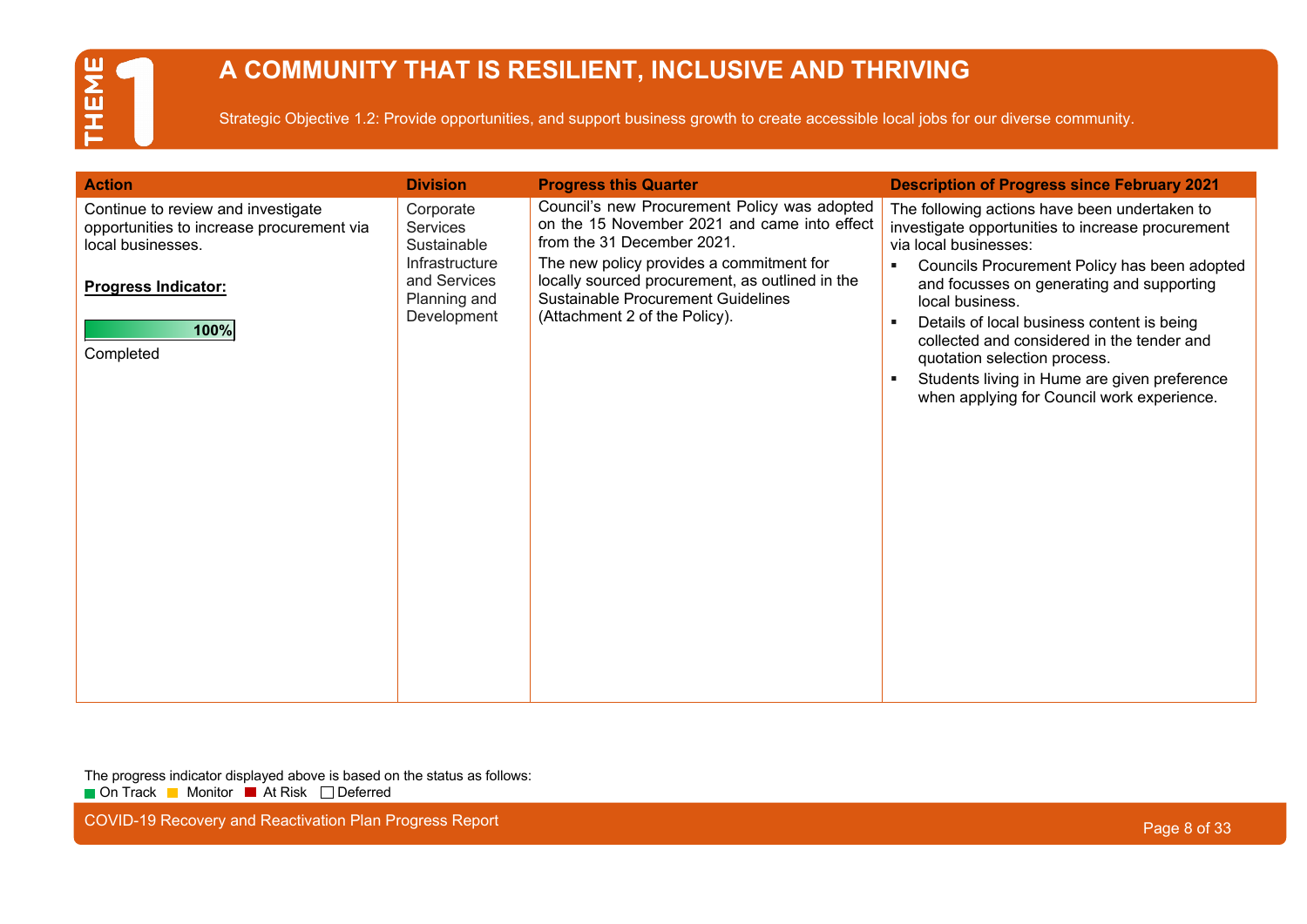## **A COMMUNITY THAT IS RESILIENT, INCLUSIVE AND THRIVING**

Strategic Objective 1.2: Provide opportunities, and support business growth to create accessible local jobs for our diverse community.

| <b>Action</b>                                                                                                                                                | <b>Division</b>             | <b>Progress this Quarter</b>          | <b>Description of Progress since February 2021</b>                                                                                                                                                                                                            |
|--------------------------------------------------------------------------------------------------------------------------------------------------------------|-----------------------------|---------------------------------------|---------------------------------------------------------------------------------------------------------------------------------------------------------------------------------------------------------------------------------------------------------------|
| Supporting business start-up, fostering<br>entrepreneurship through:<br>StartNorth, Hume Multiversity<br>Accelerator Programs, entrepreneurship<br>programs. | Planning and<br>Development | This action was completed in 2020/21. | In May 2021, StartNorth successfully delivered<br>The Innovation Festival, with 149 people in<br>attendance on the day. This festival was<br>initiated to prompt registrations to the<br>Accelerator Program.                                                 |
| <b>Progress Indicator:</b><br>100%                                                                                                                           |                             |                                       | In 2021, the Start Now Pre-accelerator program<br>completed on time with 61 applicants from<br>Hume. Thirty applicants were accepted and six<br>fully completed the program. The next program<br>will be finalised in April 2022.                             |
| Completed                                                                                                                                                    |                             |                                       | Eighteen additional and sustained new jobs<br>have been created by members with 14 of<br>these also working at StartNorth and four<br>working remotely.                                                                                                       |
|                                                                                                                                                              |                             |                                       | Planning is well advanced for a three-month<br>Accelerator program to be delivered for 15<br>Hume Start-ups in 2021/22.                                                                                                                                       |
|                                                                                                                                                              |                             |                                       | StartNorth Accelerator program supported<br>ventures masterclasses and focused<br>mentoring.                                                                                                                                                                  |
|                                                                                                                                                              |                             |                                       | StartNorth has conducted webinars for both<br>members and local residents to attend. The<br>subject is Driving Customer Loyalty and covers<br>business operations, strategy, vision, customer<br>experience, and Marketing for up to an hour<br>each session. |

The progress indicator displayed above is based on the status as follows: ■ On Track ■ Monitor ■ At Risk □ Deferred

COVID-19 Recovery and Reactivation Plan Progress Report **Page 19th Covid-2012** COVID-19 Recovery and Reactivation Plan Progress Report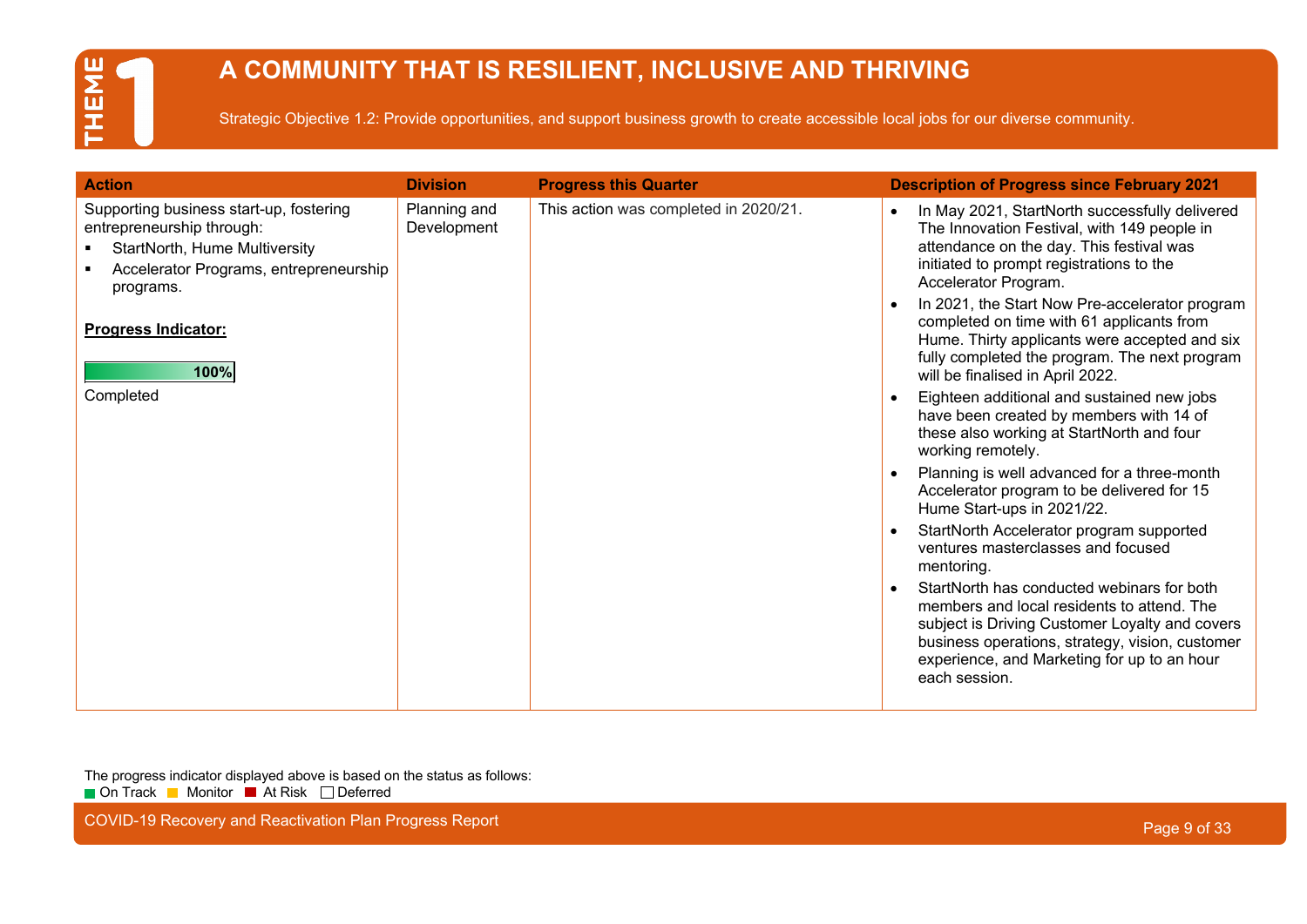## **A COMMUNITY THAT IS RESILIENT, INCLUSIVE AND THRIVING**

Strategic Objective 1.2: Provide opportunities, and support business growth to create accessible local jobs for our diverse community.

| <b>Action</b>                                                                                                                                                                                                                                                                               | <b>Division</b>             | <b>Progress this Quarter</b>          | <b>Description of Progress since February 2021</b>                                                                                                                                                                                                                                                                                                                                                                                                                                                                                                                                                                                                                                                                                                                                                                                                                                                                                                                                                                                                                                                                                                                          |
|---------------------------------------------------------------------------------------------------------------------------------------------------------------------------------------------------------------------------------------------------------------------------------------------|-----------------------------|---------------------------------------|-----------------------------------------------------------------------------------------------------------------------------------------------------------------------------------------------------------------------------------------------------------------------------------------------------------------------------------------------------------------------------------------------------------------------------------------------------------------------------------------------------------------------------------------------------------------------------------------------------------------------------------------------------------------------------------------------------------------------------------------------------------------------------------------------------------------------------------------------------------------------------------------------------------------------------------------------------------------------------------------------------------------------------------------------------------------------------------------------------------------------------------------------------------------------------|
| Promote local and regional visitation,<br>activation to support hospitality and<br>accommodation recovery/growth<br>@discoverhume call to action online<br>Increased use of digital media partners<br>Participate in regional campaigns.<br><b>Progress Indicator:</b><br>100%<br>Completed | Planning and<br>Development | This action was completed in 2020/21. | Actions to promote local and regional visitation,<br>activation to support hospitality and accommodation<br>recovery/growth have included:<br>The @discoverhume Instagram page continued<br>as the main call to action for Visitor Economy<br>related communications.<br>In partnership with Melbourne's North Group of<br>Councils, NORTHLink and Adz Collective, a<br>'Northern' tourism digital marketing campaign<br>has been launched to bridge the gap between<br>state tourism marketing initiatives and local<br>area tourism efforts.<br>A 'discover hume' print advertisement and<br>editorial is featured in the Official Visitor's<br>Guide (OVG) Summer edition. The guide<br>reaches more than 500,000 readers through<br>residential deliveries across Melbourne,<br>regional Victoria and Sydney, and digital<br>platforms.<br>In partnership with NORTHLink, Council<br>contributed to the regional submission of the<br>Victorian Parliamentary Economy and<br>Infrastructure Standing Committee Inquiry into<br>the impact of the COVID-19 pandemic on the<br>tourism and events sectors, as well as the<br>Federal Government's Reimagining the Visitor |

The progress indicator displayed above is based on the status as follows: ■ On Track ■ Monitor ■ At Risk □ Deferred

COVID-19 Recovery and Reactivation Plan Progress Report **Page 10 of 33** COVID-19 Recovery and Reactivation Plan Progress Report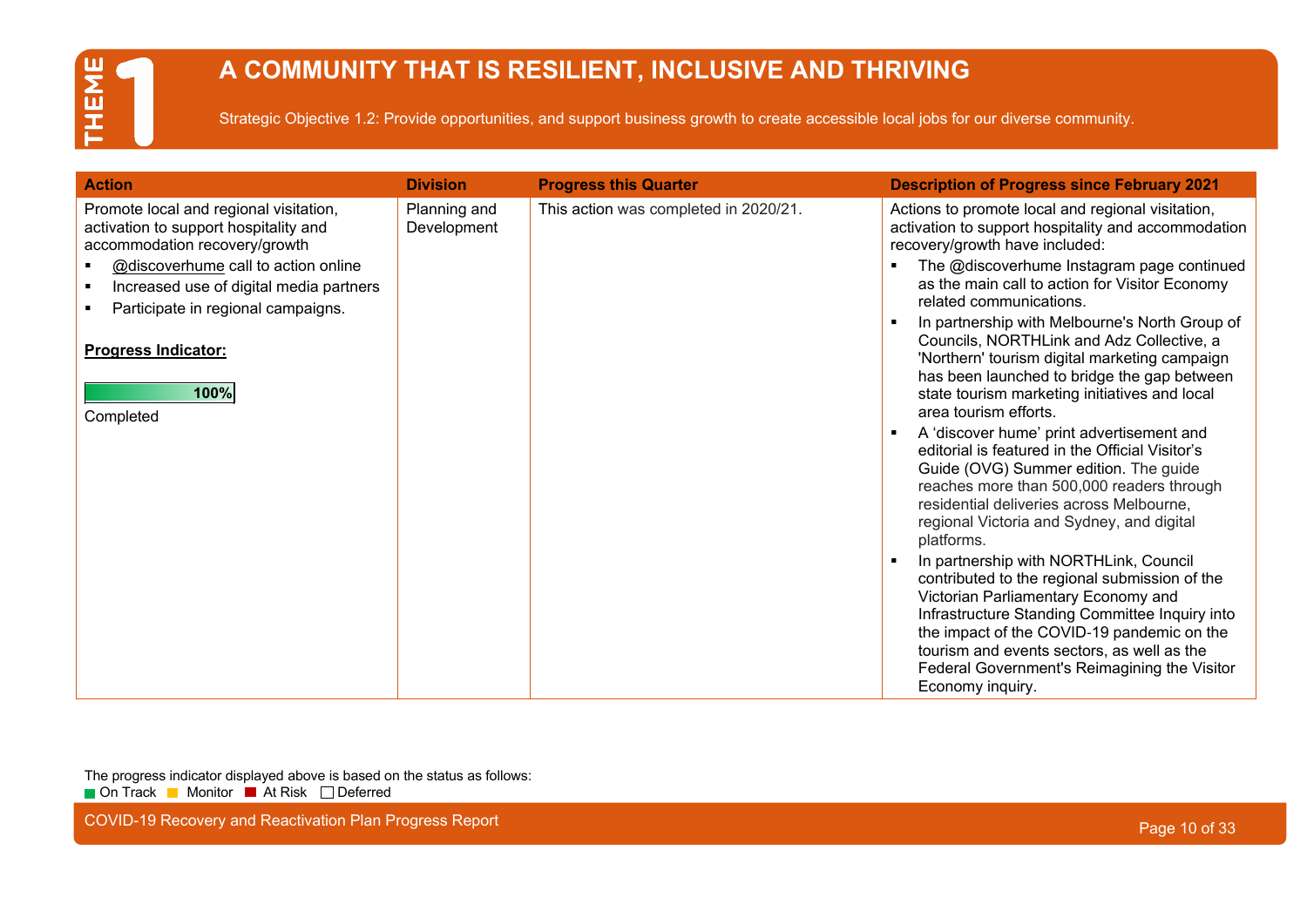## **A COMMUNITY THAT IS RESILIENT, INCLUSIVE AND THRIVING**

Strategic Objective 1.2: Provide opportunities, and support business growth to create accessible local jobs for our diverse community.

| <b>Action</b>                                                                                                                    | <b>Division</b>              | <b>Progress this Quarter</b>          | <b>Description of Progress since February 2021</b>                                                                                                                                                                                                      |
|----------------------------------------------------------------------------------------------------------------------------------|------------------------------|---------------------------------------|---------------------------------------------------------------------------------------------------------------------------------------------------------------------------------------------------------------------------------------------------------|
| Support volunteer organisations to adapt to<br>COVID-normal practices and re-engage<br>volunteers.<br><b>Progress Indicator:</b> | Community<br><b>Services</b> | This action was completed in 2020/21. | To support volunteer organisations, adapt to<br>COVID-normal practices and re-engage volunteers,<br>Hume Volunteer Gateway has developed a training<br>and support package 'Re-energise, Re-activate,<br>Re-Connect' for community organisations who    |
| 100%<br>Completed                                                                                                                |                              |                                       | engage volunteers. The training and support<br>package combines toolkits with a suite of practical<br>units that aim to empower volunteering<br>organisations to manage recovery, strengthen<br>volunteering management skills and program<br>adaption. |

The progress indicator displayed above is based on the status as follows: ■ On Track ■ Monitor ■ At Risk □ Deferred

COVID-19 Recovery and Reactivation Plan Progress Report **Page 11 of 33** COVID-19 Recovery and Reactivation Plan Progress Report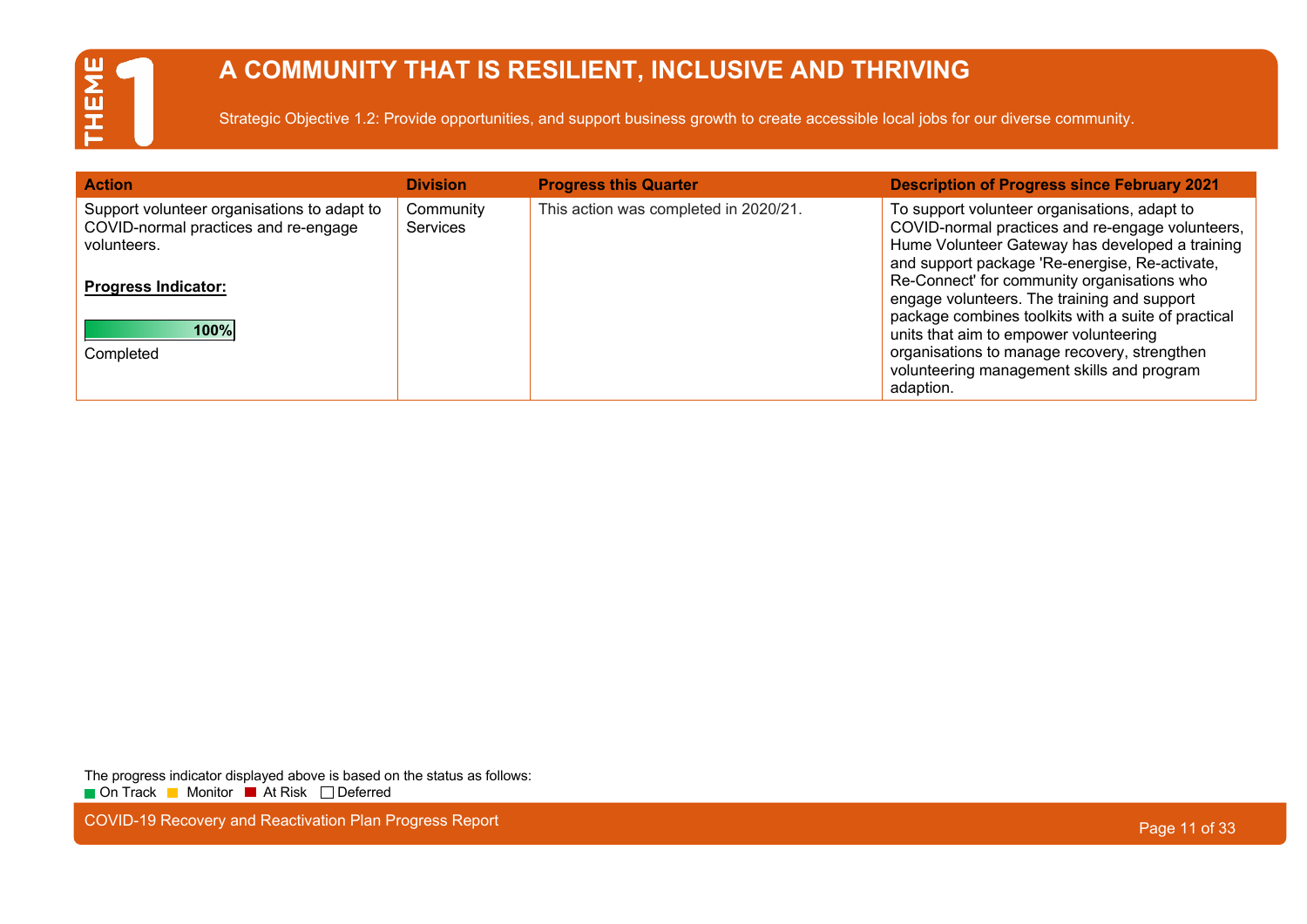## **A COMMUNITY THAT IS RESILIENT, INCLUSIVE AND THRIVING**

Strategic Objective 1.2: Provide opportunities, and support business growth to create accessible local jobs for our diverse community.

| <b>Action</b>                                                                                                                                                      | <b>Division</b>       | <b>Progress this Quarter</b>                                                                                                                                                                                                   | <b>Description of Progress since February 2021</b>                                                                                                                                                                                               |
|--------------------------------------------------------------------------------------------------------------------------------------------------------------------|-----------------------|--------------------------------------------------------------------------------------------------------------------------------------------------------------------------------------------------------------------------------|--------------------------------------------------------------------------------------------------------------------------------------------------------------------------------------------------------------------------------------------------|
| Facilitate capacity building workshops to up-<br>skill community organisations to develop<br>COVID-Safe plans, supporting their ability to<br>safely re-establish. | Community<br>Services | A project plan has been finalised and a<br>consultant has been engaged to deliver<br>"Covid-19 Capacity Building and Recovery"<br>workshops to community groups in February<br>2022. These will cover safe reactivation, self- | A virtual webinar 'Volunteer Safety Risk and<br>Insurance' sessions facilitated by Justice Connect<br>was held on 8 June. Approximately 20<br>organisation/community groups participated in the<br>workshop. Participants represented a range of |
| <b>Progress Indicator:</b><br>75%                                                                                                                                  |                       | care/mental health for members and group<br>activities to reflect on how new approaches<br>might be needed. Four sessions are planned<br>at Broadmeadows, Sunbury, Craigieburn and                                             | organisations such as homeless shelter, youth and<br>children services, Neighbourhood Houses,<br>Community Hubs, community groups and local<br>sporting clubs.                                                                                   |
| <b>Significant Progress</b>                                                                                                                                        |                       | online.                                                                                                                                                                                                                        | Plans underway to deliver "Covid-19 Capacity<br>Building and Recovery" workshops to community<br>groups in February 2022.                                                                                                                        |

The progress indicator displayed above is based on the status as follows: ■ On Track ■ Monitor ■ At Risk □ Deferred

COVID-19 Recovery and Reactivation Plan Progress Report **Page 12 of 33** COVID-19 Recovery and Reactivation Plan Progress Report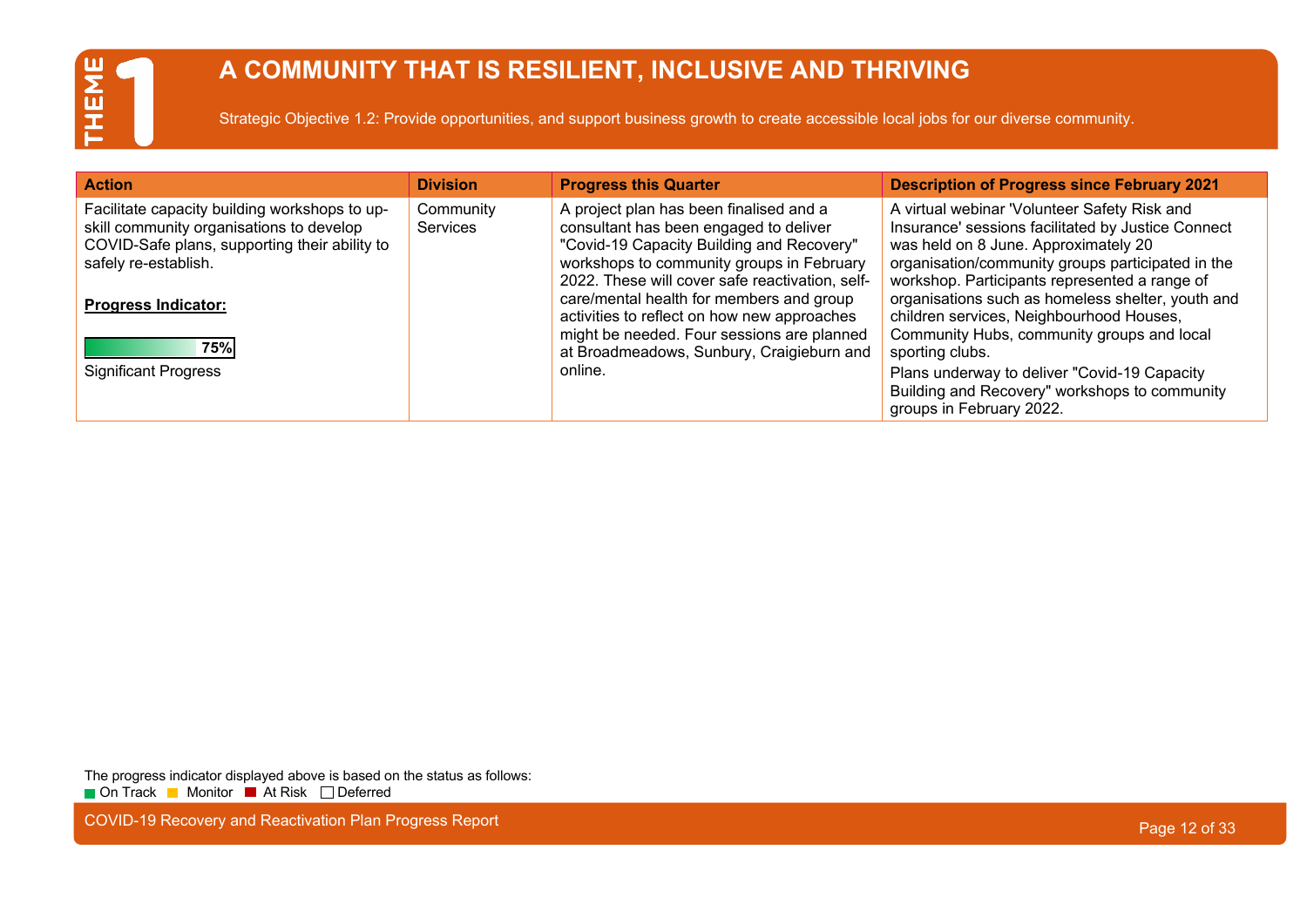## **A COMMUNITY THAT IS RESILIENT, INCLUSIVE AND THRIVING**

Strategic Objective 1.2: Provide opportunities, and support business growth to create accessible local jobs for our diverse community.

| <b>Division</b>                                                                                         | <b>Progress this Quarter</b>          | <b>Description of Progress since February 2021</b>                                                                                                                                                                                                                                                                                                                                                                                                                                                                                                                                                                                                                                                                  |
|---------------------------------------------------------------------------------------------------------|---------------------------------------|---------------------------------------------------------------------------------------------------------------------------------------------------------------------------------------------------------------------------------------------------------------------------------------------------------------------------------------------------------------------------------------------------------------------------------------------------------------------------------------------------------------------------------------------------------------------------------------------------------------------------------------------------------------------------------------------------------------------|
| Communications,<br>Engagement and<br>Advocacy,<br>Community<br>Services,<br>Planning and<br>Development | This action was completed in 2020/21. | Community and business engagement to identify<br>changing and emerging needs has included:<br>Preparing the COVID-19 Economic Recovery<br>Action Plan - 2021. Through meetings,<br>structured events and industry visits stakeholders<br>continue to be consulted.<br>The Community Health Champions have been<br>providing key COVID-safe messaging to the<br>community and reporting to Council community<br>needs and support requirements.<br>Hume Interfaith Network have been meeting<br>regularly during COVID-19 and advising current<br>support needs.<br>The Multicultural Action Group and Reconciliation<br>Action Plan Working Group meetings were held<br>to advise community support during COVID-19 |
|                                                                                                         |                                       | recovery.<br>The Hume Jobs and Skills Task Force meet each<br>quarter.                                                                                                                                                                                                                                                                                                                                                                                                                                                                                                                                                                                                                                              |
|                                                                                                         |                                       |                                                                                                                                                                                                                                                                                                                                                                                                                                                                                                                                                                                                                                                                                                                     |

The progress indicator displayed above is based on the status as follows: ■ On Track ■ Monitor ■ At Risk □ Deferred

COVID-19 Recovery and Reactivation Plan Progress Report **Page 13 of 33** and 200 km and 200 km and 200 km and 200 km and 200 km and 200 km and 200 km and 200 km and 200 km and 200 km and 200 km and 200 km and 200 km and 200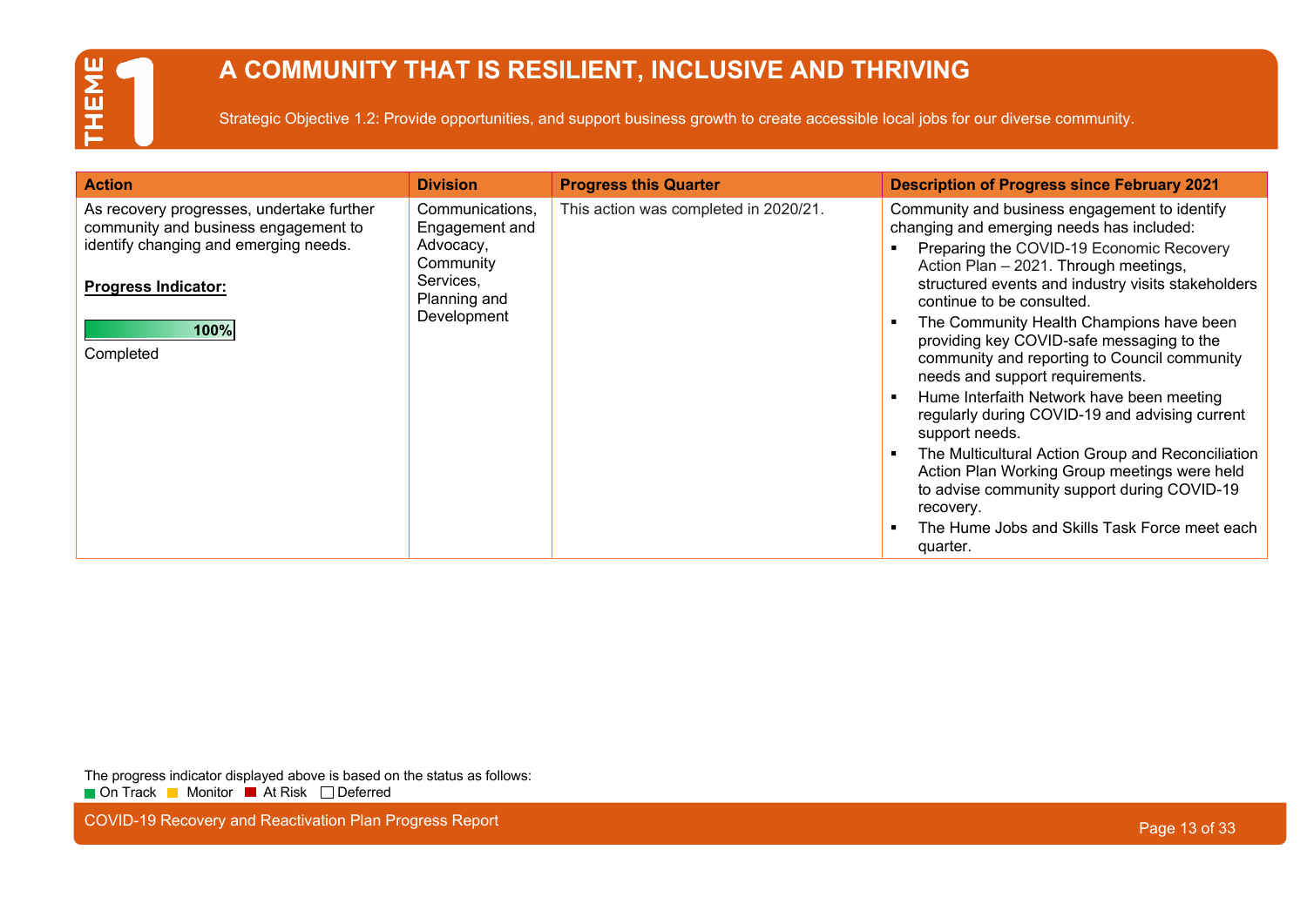### **A COMMUNITY THAT IS RESILIENT, INCLUSIVE AND THRIVING**

Strategic Objective 1.3: Promote a healthy, inclusive, and respectful community that fosters community pride and safety.

| <b>Action</b>                                                                                                                                                                                       | <b>Division</b>              | <b>Progress this Quarter</b>         | <b>Description of Progress since February 2021</b>                                                                                                                                                                                                                                                        |
|-----------------------------------------------------------------------------------------------------------------------------------------------------------------------------------------------------|------------------------------|--------------------------------------|-----------------------------------------------------------------------------------------------------------------------------------------------------------------------------------------------------------------------------------------------------------------------------------------------------------|
| Deliver in person and online mental health,<br>mindfulness, and resilience workshops<br>(delivered in community languages) to<br>women and multicultural communities.<br><b>Progress Indicator:</b> | Community<br><b>Services</b> | This action was completed in 2020/21 | Hubs have been offering a wide range of activities to<br>break social isolation, support mental health and<br>propose engaging and fun activities. The following<br>proposed activities include:<br>Wellbeing topics have been incorporated in all the<br>art and craft activities by Hume's school-based |
| 100%<br>Completed                                                                                                                                                                                   |                              |                                      | Hubs.<br>Recovery activities are also being planned to<br>foster social connection, which is important for<br>mental health.                                                                                                                                                                              |
|                                                                                                                                                                                                     |                              |                                      | The Harmony Week community event was held in<br>March 2021 with 340 bookings. This was one of<br>the first Council run in person events in 2021 and<br>initial feedback found it made participants feel<br>'happy' and 'connected'.                                                                       |
|                                                                                                                                                                                                     |                              |                                      | In May, Islamic Museum of Australia tour was<br>organised as part of COVID-19 Recovery and<br>support program.                                                                                                                                                                                            |

The progress indicator displayed above is based on the status as follows: ■ On Track ■ Monitor ■ At Risk □ Deferred

COVID-19 Recovery and Reactivation Plan Progress Report **Page 14 of 33** COVID-19 Recovery and Reactivation Plan Progress Report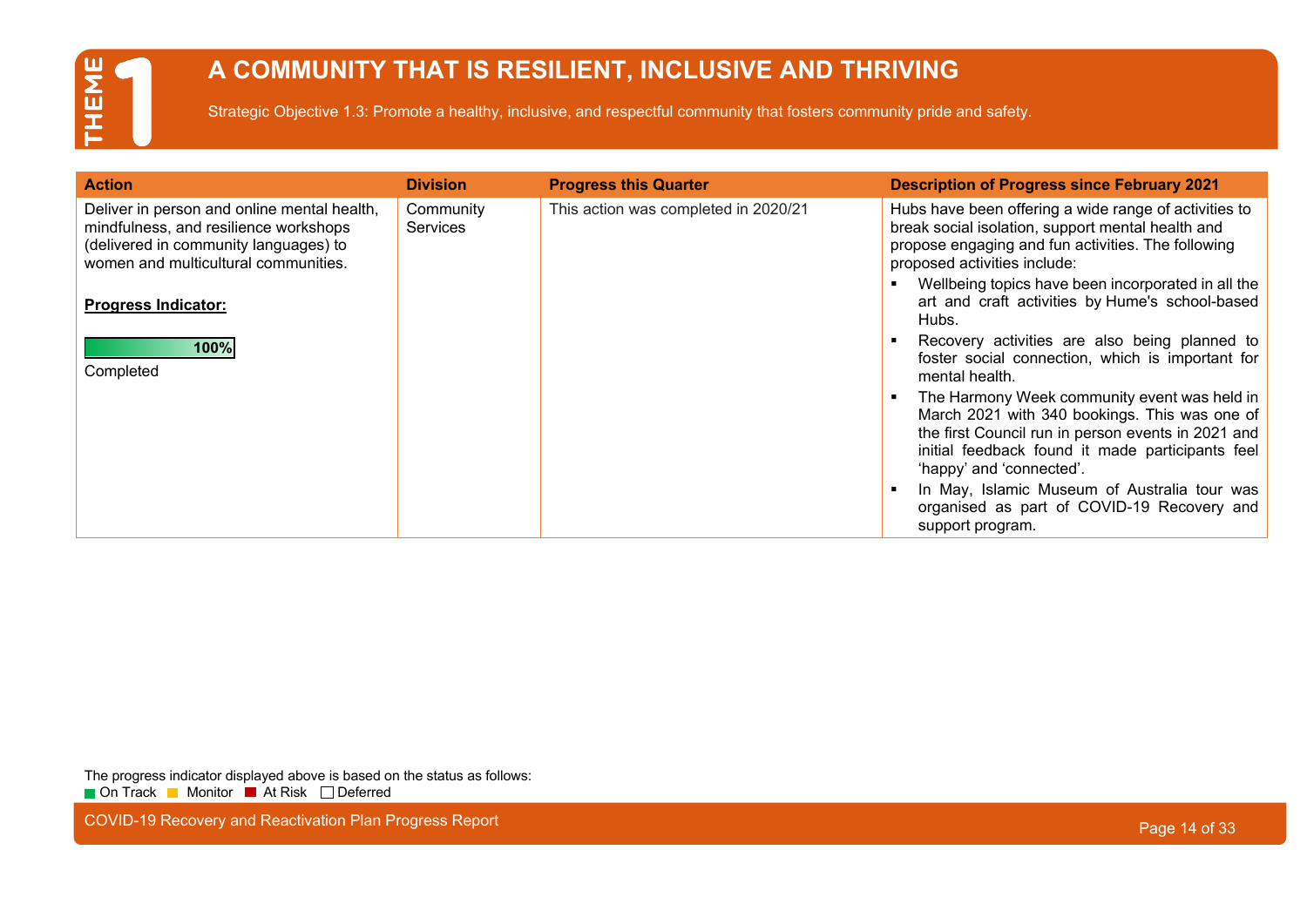## EME F

### **A COMMUNITY THAT IS RESILIENT, INCLUSIVE AND THRIVING**

Strategic Objective 1.3: Promote a healthy, inclusive, and respectful community that fosters community pride and safety.

| <b>Action</b>                                                                                                                                                                                                                                                                                                                       | <b>Division</b>                                 | <b>Progress this Quarter</b>                                                                                                                                                                                                                                                                                                                                                                                                                                    | <b>Description of Progress since February 2021</b>                                                                                                                                                                                                                                                                                                                                                                                                                                                                            |
|-------------------------------------------------------------------------------------------------------------------------------------------------------------------------------------------------------------------------------------------------------------------------------------------------------------------------------------|-------------------------------------------------|-----------------------------------------------------------------------------------------------------------------------------------------------------------------------------------------------------------------------------------------------------------------------------------------------------------------------------------------------------------------------------------------------------------------------------------------------------------------|-------------------------------------------------------------------------------------------------------------------------------------------------------------------------------------------------------------------------------------------------------------------------------------------------------------------------------------------------------------------------------------------------------------------------------------------------------------------------------------------------------------------------------|
| Implement Round 2 of COVID-19 Community<br>Support Fund; providing direct grants to<br>agencies/organisations in Hume, supporting<br>their ability to provide essential services (food<br>relief), mental health programs and digital<br>access to vulnerable community members.<br><b>Progress Indicator:</b><br>100%<br>Completed | Community<br><b>Services</b>                    | This action was completed in first quarter of<br>Quarter 2021/22.                                                                                                                                                                                                                                                                                                                                                                                               | Multicultural Support Fund received 25 EOIs in<br>December 2020, while the Round 1 of the COVID-19<br>Community Support Fund received 16 EOIs in<br>May/June 2020.<br>Round 2 of the COVID-19 Community Support Fund<br>closed on Friday 25 June 2021 and 37 expressions<br>of interests received.                                                                                                                                                                                                                            |
| Deliver free community-based physical<br>activity and social connection opportunities<br>for cohorts disproportionately impacted by<br>COVID-19, particularly women and young<br>people.<br><b>Progress Indicator:</b><br>75%<br><b>Significant Progress</b>                                                                        | Community<br>Services,<br>Corporate<br>Services | Planning is well underway for the Get Active<br>Expo to be commenced on 14 February 2022.<br>Over 20 sports clubs, leisure centres and<br>community groups have been engaged and<br>expressed interest to host physical activity<br>events during the expo.<br>Priority groups who experience barriers<br>accessing Council's Leisure & Sport Services<br>have been identified and we are planning<br>consultation sessions with these groups in<br>early 2022. | Research has been undertaken to determine the<br>impact of COVID-19 on physical activity participation<br>and how these impacts have varied across different<br>community cohorts and groups. Plans are underway<br>to host programs in early 2022. The programs will<br>place an emphasis on group activities, providing<br>opportunities for participants to build new social<br>connections while engaged in physical activity.<br>Social Support Programs have provided online<br>activities for Seniors during lockdown. |

The progress indicator displayed above is based on the status as follows:

■ On Track ■ Monitor ■ At Risk □ Deferred

COVID-19 Recovery and Reactivation Plan Progress Report **Page 15 of 33** COVID-19 Recovery and Reactivation Plan Progress Report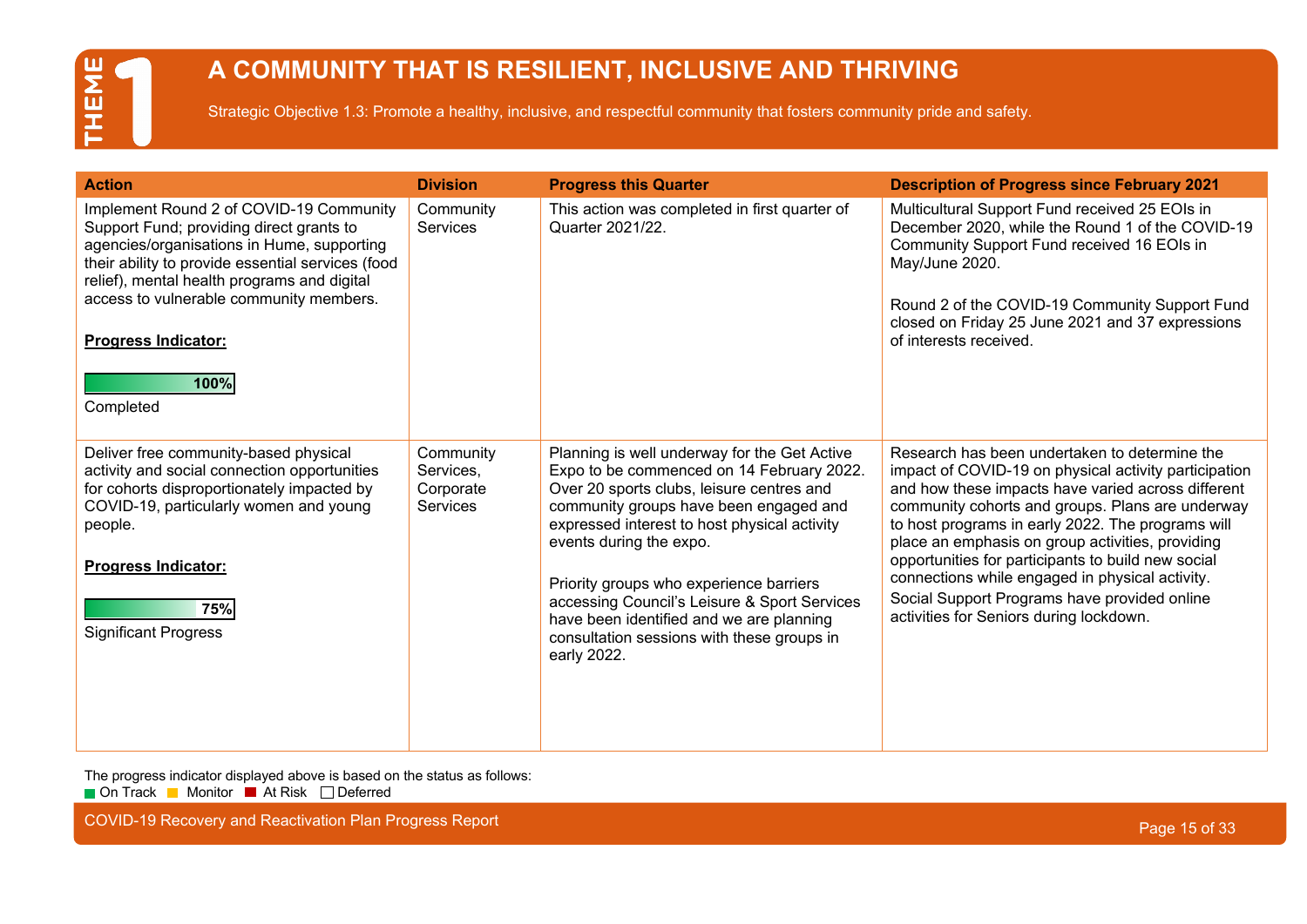### **A COMMUNITY THAT IS RESILIENT, INCLUSIVE AND THRIVING**

Strategic Objective 1.3: Promote a healthy, inclusive, and respectful community that fosters community pride and safety.

| <b>Action</b>                                                                                                                                                                                                         | <b>Division</b>              | <b>Progress this Quarter</b>                                                                                                                                                                                                                                                                                                                                                                                                                                     | <b>Description of Progress since February 2021</b>                                                                                                                                                                                                                                                                                                                                                                                                                                                                                                                                                                                                                                            |
|-----------------------------------------------------------------------------------------------------------------------------------------------------------------------------------------------------------------------|------------------------------|------------------------------------------------------------------------------------------------------------------------------------------------------------------------------------------------------------------------------------------------------------------------------------------------------------------------------------------------------------------------------------------------------------------------------------------------------------------|-----------------------------------------------------------------------------------------------------------------------------------------------------------------------------------------------------------------------------------------------------------------------------------------------------------------------------------------------------------------------------------------------------------------------------------------------------------------------------------------------------------------------------------------------------------------------------------------------------------------------------------------------------------------------------------------------|
| Deliver in person and/or online multicultural<br>community cooking classes which promote<br>culturally appropriate healthy eating on a<br>budget.<br><b>Progress Indicator:</b><br>75%<br><b>Significant Progress</b> | Community<br><b>Services</b> | Population Health & Social Policy has<br>partnered with the Youth Services team,<br>Community Centres team and Hume<br>Emergency Relief Provider Network to<br>promote Nutrition Education & Skills Training<br>(NEST) to Hume residents and groups.<br>Council in partnership with Oz Harvest has<br>delivered four one-off NEST sessions in Hume<br>community centres (Newbury, Aitken Hill,<br>Kalkallo, Greenvale) throughout November<br>and December 2021. | Council has partnered with OzHarvest to deliver a<br>healthy and affordable cooking program for residents.<br>Four one-off NEST sessions were delivered in Hume<br>community centres (Newbury, Aitken Hill, Kalkallo,<br>Greenvale) throughout November and December<br>2021.                                                                                                                                                                                                                                                                                                                                                                                                                 |
| Plan and deliver a COVID-19 mass<br>immunisation program for Hume City<br>residents when a vaccine becomes available.<br><b>Progress Indicator:</b><br>100%<br>Completed                                              | Community<br><b>Services</b> | This action was completed in 2020/21.                                                                                                                                                                                                                                                                                                                                                                                                                            | Council continues to support the roll-out of COVID-19<br>vaccination at the local level in partnership with the<br>Department of Health, local Public Health Units, and<br>vaccination service providers.<br>Two mass vaccination hubs were established in<br>Hume including Town Hall Broadmeadows, and<br>the old Ford factory site in Campbellfield.<br>In addition to mass vaccination sites, Council<br>continues to support the establishment of pop-up<br>vaccination sites across the municipality.<br>Council successfully secured a grant to deliver a<br>project focussed on communicating COVID-19<br>vaccination information to culturally and linguistically<br>diverse groups. |

The progress indicator displayed above is based on the status as follows: ■ On Track ■ Monitor ■ At Risk □ Deferred

COVID-19 Recovery and Reactivation Plan Progress Report **Page 16 of 33** COVID-19 Recovery and Reactivation Plan Progress Report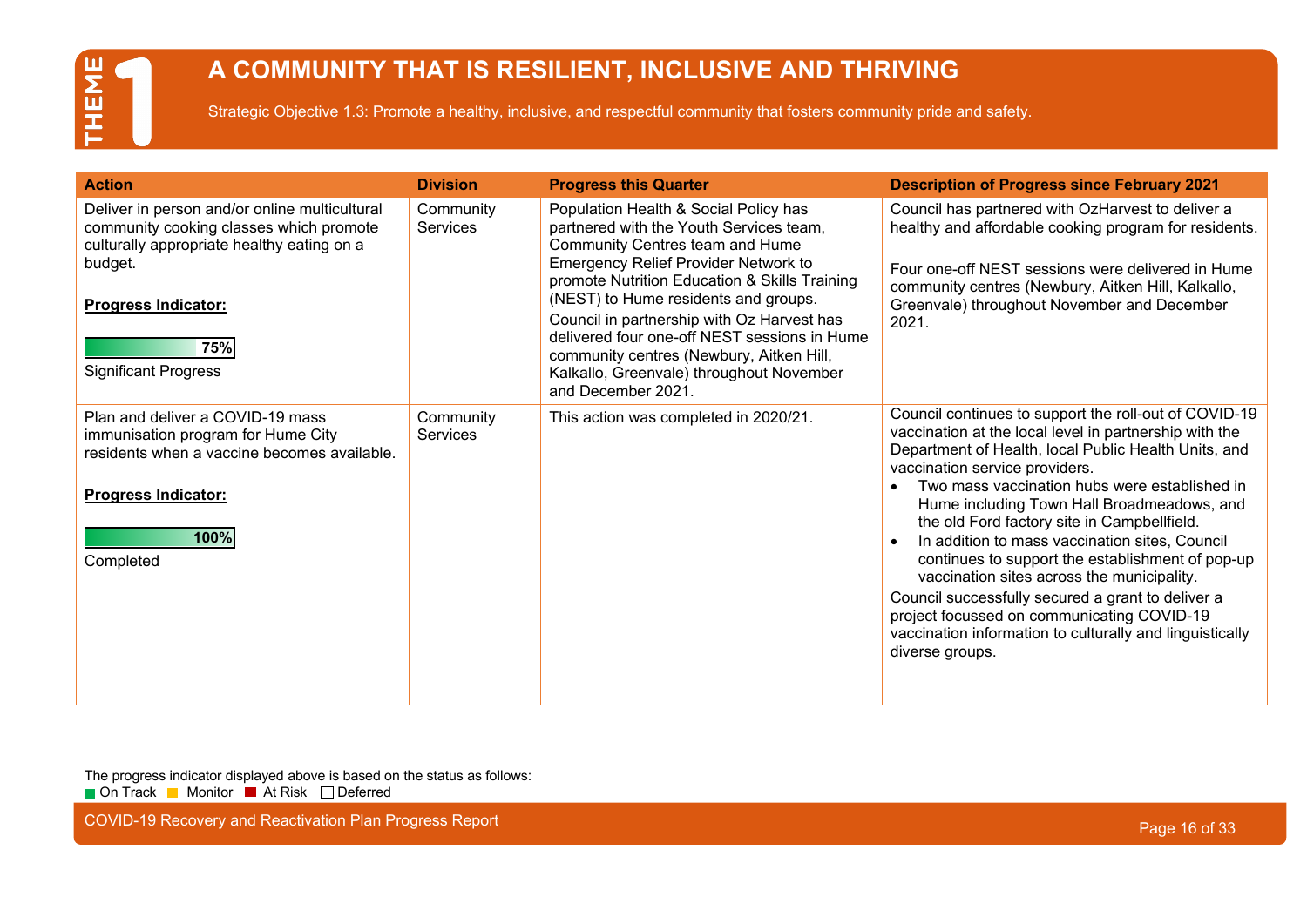### **A COMMUNITY THAT IS RESILIENT, INCLUSIVE AND THRIVING**

Strategic Objective 1.3: Promote a healthy, inclusive, and respectful community that fosters community pride and safety.

| <b>Action</b>                                                                                                                                                                                                                                                                                                                                                     | <b>Division</b>                                      | <b>Progress this Quarter</b>                                                                                                                                                                                                                                                                                                                                                                                                                                                       | <b>Description of Progress since February 2021</b>                                                                                                                                                                                                                                                                                                                                                                                                    |
|-------------------------------------------------------------------------------------------------------------------------------------------------------------------------------------------------------------------------------------------------------------------------------------------------------------------------------------------------------------------|------------------------------------------------------|------------------------------------------------------------------------------------------------------------------------------------------------------------------------------------------------------------------------------------------------------------------------------------------------------------------------------------------------------------------------------------------------------------------------------------------------------------------------------------|-------------------------------------------------------------------------------------------------------------------------------------------------------------------------------------------------------------------------------------------------------------------------------------------------------------------------------------------------------------------------------------------------------------------------------------------------------|
| Provide free:<br>seedlings, compost to enable<br>residents to grow food at home,<br>important for both physical and<br>mental health.<br>native plants to residents, important<br>for connection to nature in the home<br>providing mental health support.<br>in-home assistance to set up home<br>gardens.<br><b>Progress Indicator:</b><br>50%<br>Good Progress | Sustainable<br><b>Infrastructure</b><br>and Services | The food growing and composting, and in-<br>home assistance components are being<br>implemented through the new Let's Grow<br>Hume program:<br>Edible seedlings being distributed via<br>vaccine hubs and community centres.<br>Compost distributed at face-to-face edible<br>gardening workshops.<br>In-home garden assistance to commence<br>in 2022.<br>22 people have applied in Round 1 to have a<br>Gardens for Wildlife (G4W) garden visit, which<br>will commence in 2022. | Native plants have included in the 'Gardens for G4W<br>Program. G4W was started in early 2021<br>through promotions to generate interest and recruit<br>community volunteers to be Garden Guides.<br>429 Hume residents applied for a box of free<br>indigenous seedlings. Seedling orders have been<br>placed for 200 boxes. Residents informed about<br>application outcome and provided with 2022 event<br>dates to receive free native seedlings. |

The progress indicator displayed above is based on the status as follows: ■ On Track ■ Monitor ■ At Risk □ Deferred

COVID-19 Recovery and Reactivation Plan Progress Report **Page 17 of 33** COVID-19 Recovery and Reactivation Plan Progress Report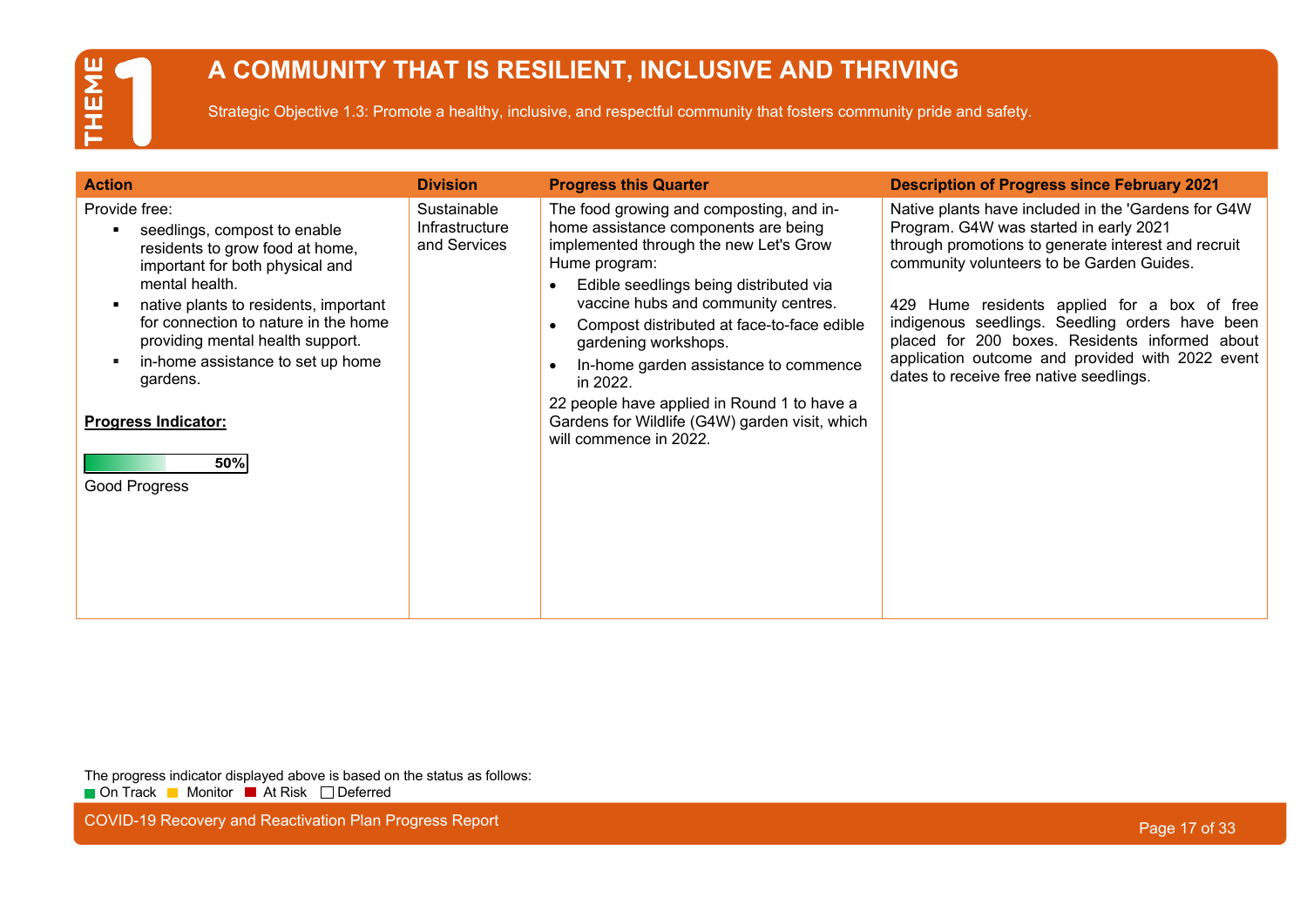## ENE Ē

### **A COMMUNITY THAT IS RESILIENT, INCLUSIVE AND THRIVING**

Strategic Objective 1.3: Promote a healthy, inclusive, and respectful community that fosters community pride and safety.

| <b>Action</b>                                                                                                                                                                                                                                     | <b>Division</b>                               | <b>Progress this Quarter</b>                                                                                                                                                                                                                                                                                                                                                                                                                                                                                                                                                     | <b>Description of Progress since February 2021</b>                                                                                                                                                                                                                                                                                                                                                                                                                                                                                                                                                                                                                                                                                                                                                            |
|---------------------------------------------------------------------------------------------------------------------------------------------------------------------------------------------------------------------------------------------------|-----------------------------------------------|----------------------------------------------------------------------------------------------------------------------------------------------------------------------------------------------------------------------------------------------------------------------------------------------------------------------------------------------------------------------------------------------------------------------------------------------------------------------------------------------------------------------------------------------------------------------------------|---------------------------------------------------------------------------------------------------------------------------------------------------------------------------------------------------------------------------------------------------------------------------------------------------------------------------------------------------------------------------------------------------------------------------------------------------------------------------------------------------------------------------------------------------------------------------------------------------------------------------------------------------------------------------------------------------------------------------------------------------------------------------------------------------------------|
| Energy Savvy program targeting financially<br>vulnerable households to conduct energy<br>efficiency home upgrades to improve thermal<br>comfort, physical health and reduce bill<br>stress.<br><b>Progress Indicator:</b><br>25%<br>Some Progress | Sustainable<br>Infrastructure<br>and Services | Promotions of the program are continuing.<br>Assessments were impacted by COVID-19<br>restrictions but have since resumed. Calls to<br>the Household Energy Officer and over the<br>phone support for Hume residents is<br>continuing:<br>Thirty-six scorecard assessments<br>completed, with another 45 booked to<br>February 2022.<br>Five upgrades completed and another 6<br>are in the pipeline.<br>It is hoped that an improvement to the Draught<br>Busters quoting turn-around time will lead to a<br>higher conversion rate from assessment to<br>upgrade by residents. | Council promotion of the Energy Savvy Upgrades<br>program commenced, with a small number of<br>responses from the community to date (the financial<br>contribution has been a barrier for Hume<br>households).<br>The agreement with the Department of<br>Environmental Land, Water and Planning has<br>been renegotiated.<br>The program will target 100 financially vulnerable<br>households to conduct energy efficiency home<br>upgrades to improve thermal comfort, physical<br>health and reduce bill stress.<br>Flyers and a letter from the Mayor have been<br>sent to concession rates households with rooves<br>not suitable for solar.<br>Promotions of the program are continuing and<br>calls to the Household Energy Officer and over<br>the phone support for Hume residents is<br>continuing. |

The progress indicator displayed above is based on the status as follows: ■ On Track ■ Monitor ■ At Risk □ Deferred

COVID-19 Recovery and Reactivation Plan Progress Report **Page 18 of 33** COVID-19 Recovery and Reactivation Plan Progress Report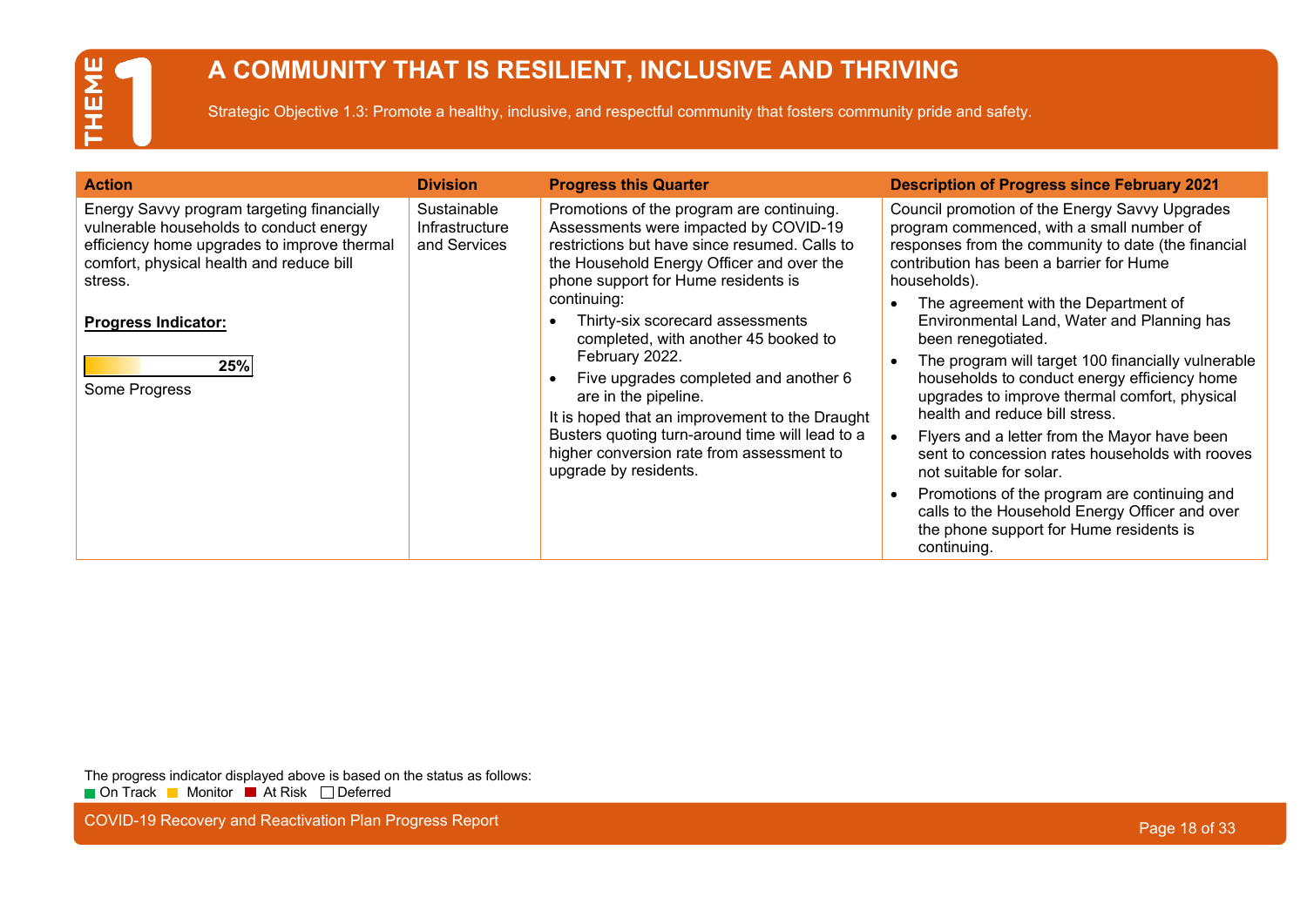### **A COMMUNITY THAT IS RESILIENT, INCLUSIVE AND THRIVING**

Strategic Objective 1.3: Promote a healthy, inclusive, and respectful community that fosters community pride and safety.

| <b>Action</b>                                                                                                                                                              | <b>Division</b>              | <b>Progress this Quarter</b>                | <b>Description of Progress since February 2021</b>                                                                                                                                                  |
|----------------------------------------------------------------------------------------------------------------------------------------------------------------------------|------------------------------|---------------------------------------------|-----------------------------------------------------------------------------------------------------------------------------------------------------------------------------------------------------|
| Grants of up to \$20,000 to support clubs to<br>meet their administrative and offset service<br>utility service costs (and encouraging passing<br>on savings to families). | Corporate<br><b>Services</b> | This action was completed in 2020/21.       | Payments made under this grant are based on<br>Hume club size and/or number of teams. The first<br>payment was made in 2020 and the second round<br>of payment was updated in Quarter four 2020/21. |
| <b>Progress Indicator:</b>                                                                                                                                                 |                              |                                             |                                                                                                                                                                                                     |
| 100%                                                                                                                                                                       |                              |                                             |                                                                                                                                                                                                     |
| Completed                                                                                                                                                                  |                              |                                             |                                                                                                                                                                                                     |
|                                                                                                                                                                            |                              |                                             |                                                                                                                                                                                                     |
| Grants of up to \$5,000 to support sporting<br>clubs to remain viable and operating post-<br>COVID.                                                                        | Corporate<br><b>Services</b> | Project completed, grants offered to clubs. | The grant program commenced and the report<br>regarding allocation process was presented to<br>Council in August 2021.                                                                              |
| <b>Progress Indicator:</b>                                                                                                                                                 |                              |                                             |                                                                                                                                                                                                     |
| 100%                                                                                                                                                                       |                              |                                             |                                                                                                                                                                                                     |
| Completed                                                                                                                                                                  |                              |                                             |                                                                                                                                                                                                     |

The progress indicator displayed above is based on the status as follows: ■ On Track ■ Monitor ■ At Risk □ Deferred

COVID-19 Recovery and Reactivation Plan Progress Report **Page 19 of 33** COVID-19 Recovery and Reactivation Plan Progress Report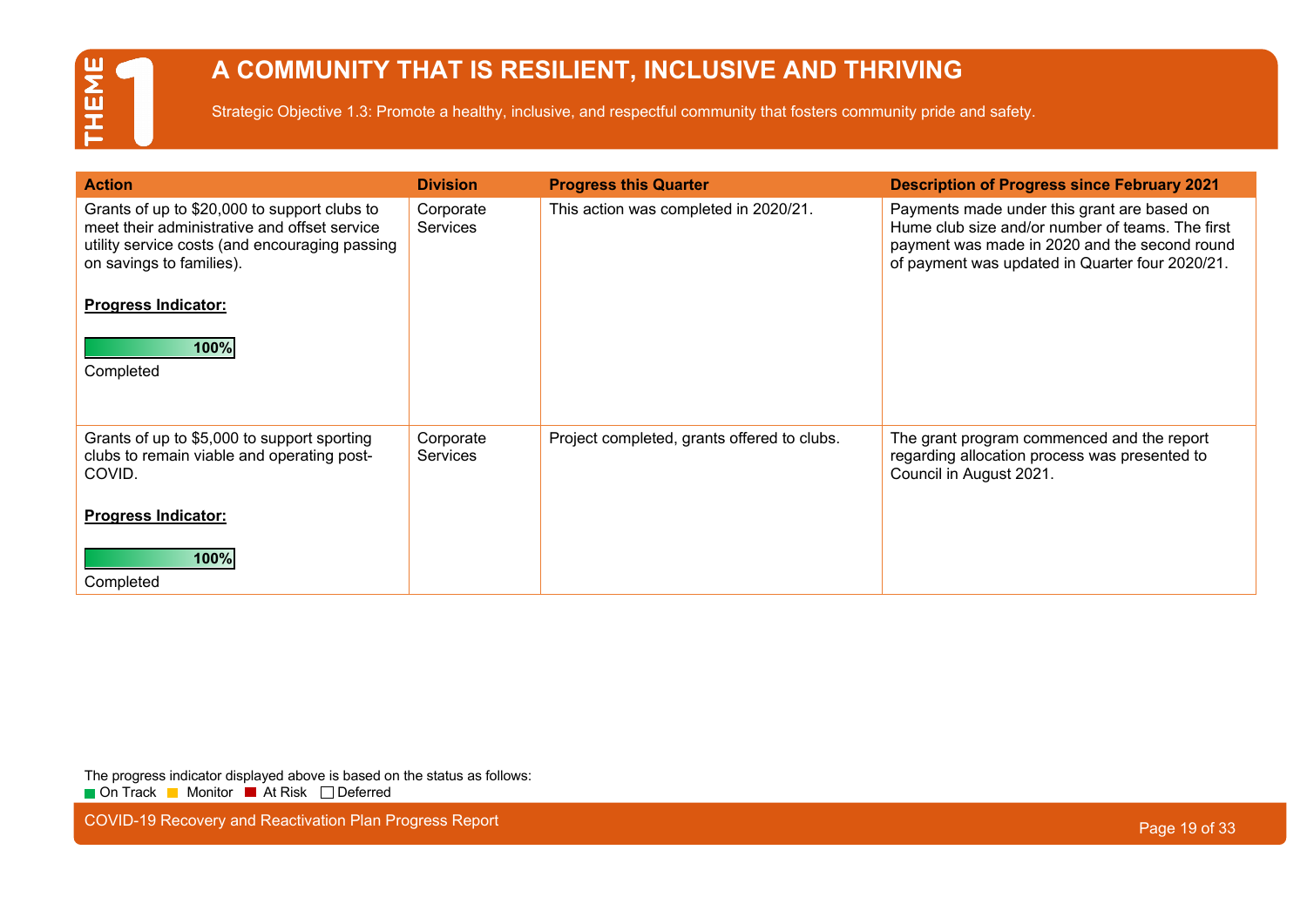### **A COMMUNITY THAT IS RESILIENT, INCLUSIVE AND THRIVING**

Strategic Objective 1.3: Promote a healthy, inclusive, and respectful community that fosters community pride and safety.

| <b>Action</b>                                                                                                                                                                                                                                                              | <b>Division</b>                                | <b>Progress this Quarter</b>                                                                                                                                                                                                                                                              | <b>Description of Progress since February 2021</b>                                                                                                                                                                                                                                                                                                                                               |
|----------------------------------------------------------------------------------------------------------------------------------------------------------------------------------------------------------------------------------------------------------------------------|------------------------------------------------|-------------------------------------------------------------------------------------------------------------------------------------------------------------------------------------------------------------------------------------------------------------------------------------------|--------------------------------------------------------------------------------------------------------------------------------------------------------------------------------------------------------------------------------------------------------------------------------------------------------------------------------------------------------------------------------------------------|
| Establish a Health and Community Wellbeing<br>mobile visiting service to deliver Maternal and<br>Child Health, Aged Care, and Immunisation<br>outreach services for residents in areas with<br>limited services access.<br><b>Progress Indicator:</b><br>100%<br>Completed | Community<br>Services                          | This action was completed in 2020/21.                                                                                                                                                                                                                                                     | The Health and Community Wellbeing mobile service<br>vehicle is completed with fit out and graphics which<br>were completed in September 2021.<br>The mobile service includes a consulting space for<br>staff and families, vaccine storage capabilities and<br>comprehensive information and resources about<br>local services.                                                                 |
| In partnership with organisations such as the<br>Waterwell Foundation, enhance health<br>literacy of Hume residents by delivering<br>resources and information sessions in<br>community languages.<br><b>Progress Indicator:</b><br>75%<br><b>Significant Progress</b>     | Community<br>Services                          | Information sessions could not be conducted<br>due to COVID-19 restrictions. Instead,<br>information and resources have been provided<br>where possible, in appropriate languages as<br>available through the National Disability<br>Insurance Scheme (NDIS) and My Age Care<br>$(MAC)$ . | Council has successfully secured a grant to deliver a<br>project focussed on COVID-19 vaccination<br>information for culturally and linguistically diverse<br>groups.<br>Information sessions could not be conducted due to<br>COVID-19 restrictions. Instead, information and<br>resources have been provided where possible, in<br>appropriate languages as available through NDIS<br>and MAC. |
| Launch the "I love Hume" campaign with the<br>heart of community and driving feelings of<br>pride and belonging.<br><b>Progress Indicator:</b><br>75%<br><b>Significant Progress</b>                                                                                       | Communication<br>s, Engagement<br>and Advocacy | A decision with respect to when the "I Love<br>Hume" Campaign will be launched is yet to be<br>determined, noting that the campaign has been<br>designed to form Council's recovery from the<br>COVID-19 pandemic.                                                                        | 'I Love Hume' Communications Strategy has been<br>developed.                                                                                                                                                                                                                                                                                                                                     |

The progress indicator displayed above is based on the status as follows:

■ On Track ■ Monitor ■ At Risk □ Deferred

COVID-19 Recovery and Reactivation Plan Progress Report **Page 20 of 33** COVID-19 Recovery and Reactivation Plan Progress Report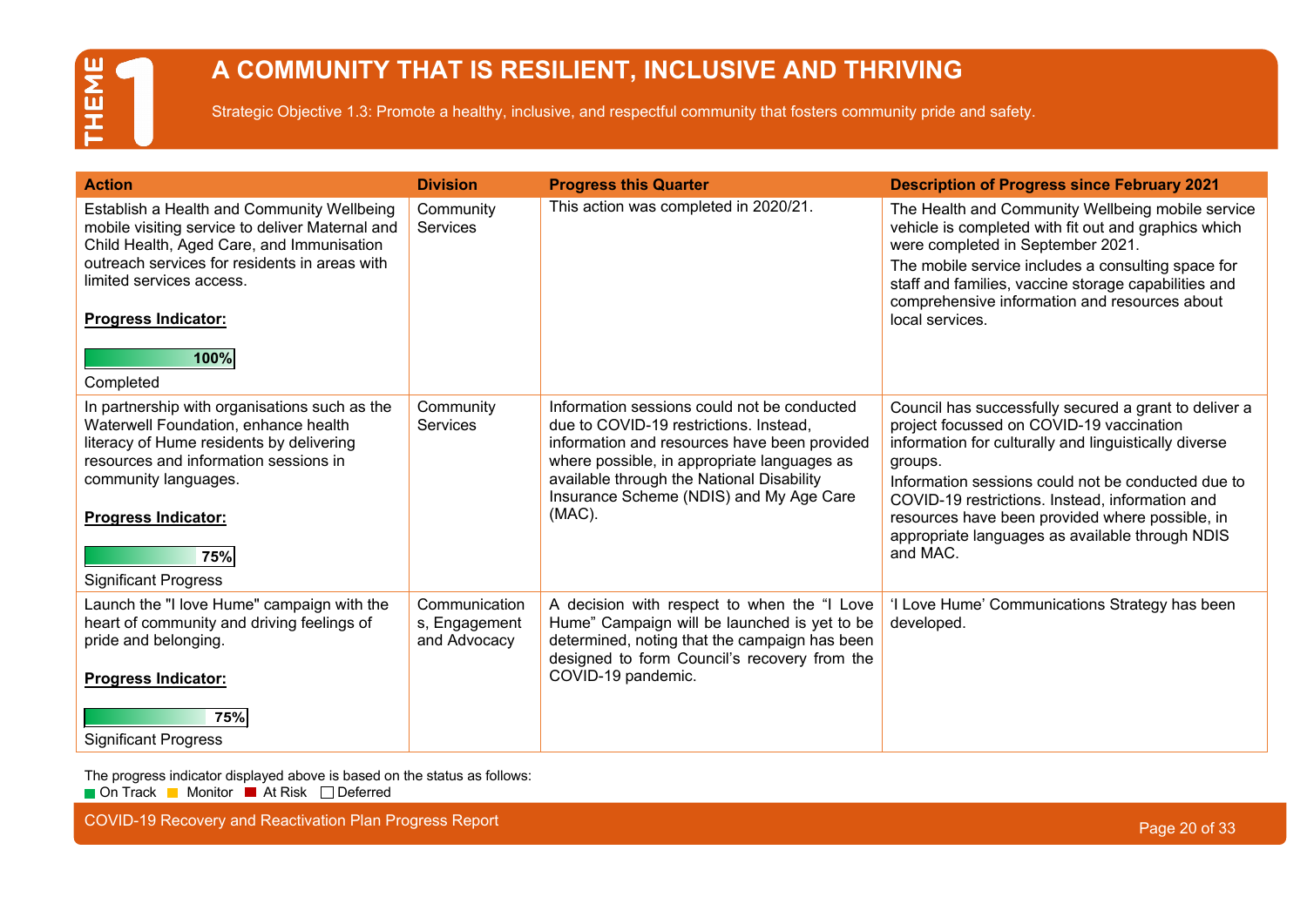### **A COMMUNITY THAT IS RESILIENT, INCLUSIVE AND THRIVING**

Strategic Objective 1.3: Promote a healthy, inclusive, and respectful community that fosters community pride and safety.

| <b>Action</b>                                                                                                                                                                                                                                         | <b>Division</b>                                                                | <b>Progress this Quarter</b>                                                                                                                                                                       | <b>Description of Progress since February 2021</b>                                                                                                                                                                                                                                                                          |
|-------------------------------------------------------------------------------------------------------------------------------------------------------------------------------------------------------------------------------------------------------|--------------------------------------------------------------------------------|----------------------------------------------------------------------------------------------------------------------------------------------------------------------------------------------------|-----------------------------------------------------------------------------------------------------------------------------------------------------------------------------------------------------------------------------------------------------------------------------------------------------------------------------|
| Share engaging personal stories of<br>individuals living in Hume City through social<br>media to increase visibility of community<br>members, their unique experiences, cultures,<br>traditions, and strengths.<br><b>Progress Indicator:</b><br>100% | Communications,<br>Engagement and<br>Advocacy,<br>Community<br><b>Services</b> | Council's COVID-19 vaccination campaign<br>was launched in September 2021. This<br>campaign was successful with Hume<br>becoming one of the most double vaccinated<br>municipalities in Australia. | To share engaging personal stories of individuals<br>living in Hume, a photo and video campaign through<br>social media has been developed.<br>The campaign has been rolled-out across Council<br>social media channels, website, print promotion and<br>digital advertising boards in local shopping centres.              |
| Completed                                                                                                                                                                                                                                             |                                                                                |                                                                                                                                                                                                    |                                                                                                                                                                                                                                                                                                                             |
| Provide care packages for rough-sleepers<br>that include bottled water, sunscreen, face<br>masks, sanitiser, food/travel vouchers,<br>resources, and information about available<br>local support services.                                           | Community<br>Services                                                          | This action was completed in 2020/21.                                                                                                                                                              | Following the appointment of the new Homelessness<br>Pathways Officer (HPO), care packages were<br>prepared and delivered to VincentCare for distribution<br>during 2021. Council officers will continue to prepare<br>and distribute additional summer care packages to the<br>sector in early 2022 when the State's Hotel |
| <b>Progress Indicator:</b>                                                                                                                                                                                                                            |                                                                                |                                                                                                                                                                                                    | Accommodation program ceases for rough sleepers.                                                                                                                                                                                                                                                                            |
| 100%                                                                                                                                                                                                                                                  |                                                                                |                                                                                                                                                                                                    |                                                                                                                                                                                                                                                                                                                             |
| Completed                                                                                                                                                                                                                                             |                                                                                |                                                                                                                                                                                                    |                                                                                                                                                                                                                                                                                                                             |

The progress indicator displayed above is based on the status as follows: ■ On Track ■ Monitor ■ At Risk □ Deferred

COVID-19 Recovery and Reactivation Plan Progress Report **Page 21 of 33** COVID-19 Recovery and Reactivation Plan Progress Report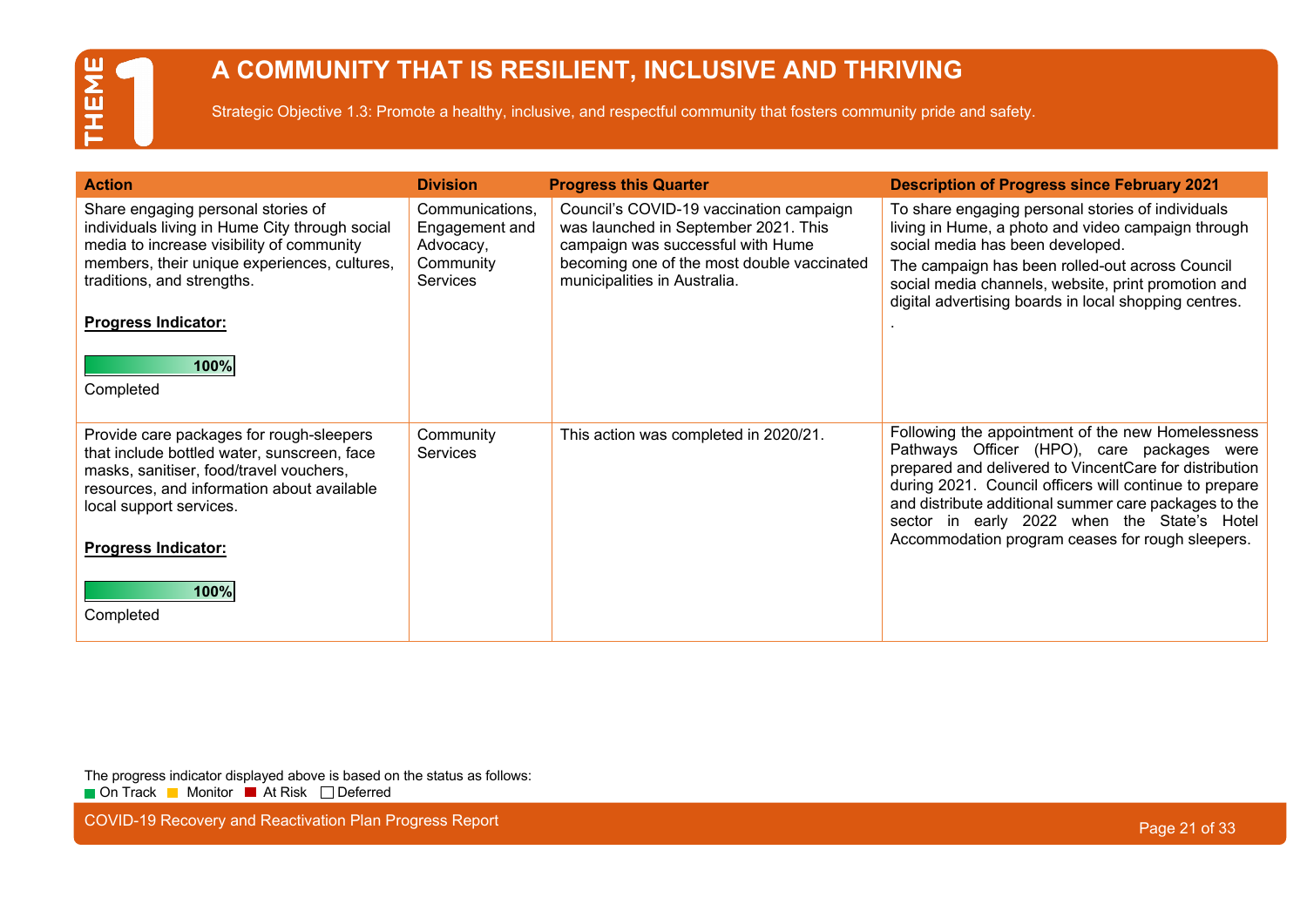### **A COMMUNITY THAT IS RESILIENT, INCLUSIVE AND THRIVING**

Strategic Objective 1.3: Promote a healthy, inclusive, and respectful community that fosters community pride and safety.

| <b>Action</b>                                                                                                                                                                                      | <b>Division</b>              | <b>Progress this Quarter</b>          | <b>Description of Progress since February 2021</b>                                                                                                                                                                                                                                                                                                                                                                                                                                                                                                                                                                                                                                                                                                                                                                                                                                                                                                                                                                                                                                                                                                                                                                                             |
|----------------------------------------------------------------------------------------------------------------------------------------------------------------------------------------------------|------------------------------|---------------------------------------|------------------------------------------------------------------------------------------------------------------------------------------------------------------------------------------------------------------------------------------------------------------------------------------------------------------------------------------------------------------------------------------------------------------------------------------------------------------------------------------------------------------------------------------------------------------------------------------------------------------------------------------------------------------------------------------------------------------------------------------------------------------------------------------------------------------------------------------------------------------------------------------------------------------------------------------------------------------------------------------------------------------------------------------------------------------------------------------------------------------------------------------------------------------------------------------------------------------------------------------------|
| Employ a liaison officer for 12 months to<br>provide support to the growing number of<br>people sleeping rough and at-risk of<br>homelessness in Hume.<br>Progress Indicator:<br>100%<br>Completed | Community<br><b>Services</b> | This action was completed in 2020/21. | A new Homelessness Pathways Officer has been<br>recruited by Council. This new position oversees a range<br>of functions and activities to better support homelessness<br>in the local area, including:<br>Provide outreach to rough sleepers and connect with<br>local homelessness supports and services.<br>Consultation and data compilation to equip Council<br>and stakeholders with improved information to inform<br>planning and decision making.<br>Implementation of a rough sleeping response protocol<br>to ensure Council is equipped with the skills to<br>support local rough sleepers.<br>Delivery of information to community members about<br>rough sleeping, appropriate reporting pathways and<br>available support.<br>Development and distribution of care packages to<br>rough sleepers.<br>Establish bi-monthly meeting with City Laws to identify<br>and address matters of interest pertaining to rough<br>sleeping in Hume City.<br>Serve as a Census Field Officer with the 2021 ABS to<br>complete the Rough Sleeper Enumeration.<br>Attend network meetings with the Northern<br>Homelessness Network.<br>Establish Rough Sleeper Inbox to streamline<br>notifications of persons sleeping rough internally and |
|                                                                                                                                                                                                    |                              |                                       | externally.<br>Review the interim protocol and benchmarking with<br>other local councils.                                                                                                                                                                                                                                                                                                                                                                                                                                                                                                                                                                                                                                                                                                                                                                                                                                                                                                                                                                                                                                                                                                                                                      |

The progress indicator displayed above is based on the status as follows: ■ On Track ■ Monitor ■ At Risk □ Deferred

COVID-19 Recovery and Reactivation Plan Progress Report **Page 22 of 33** COVID-19 Recovery and Reactivation Plan Progress Report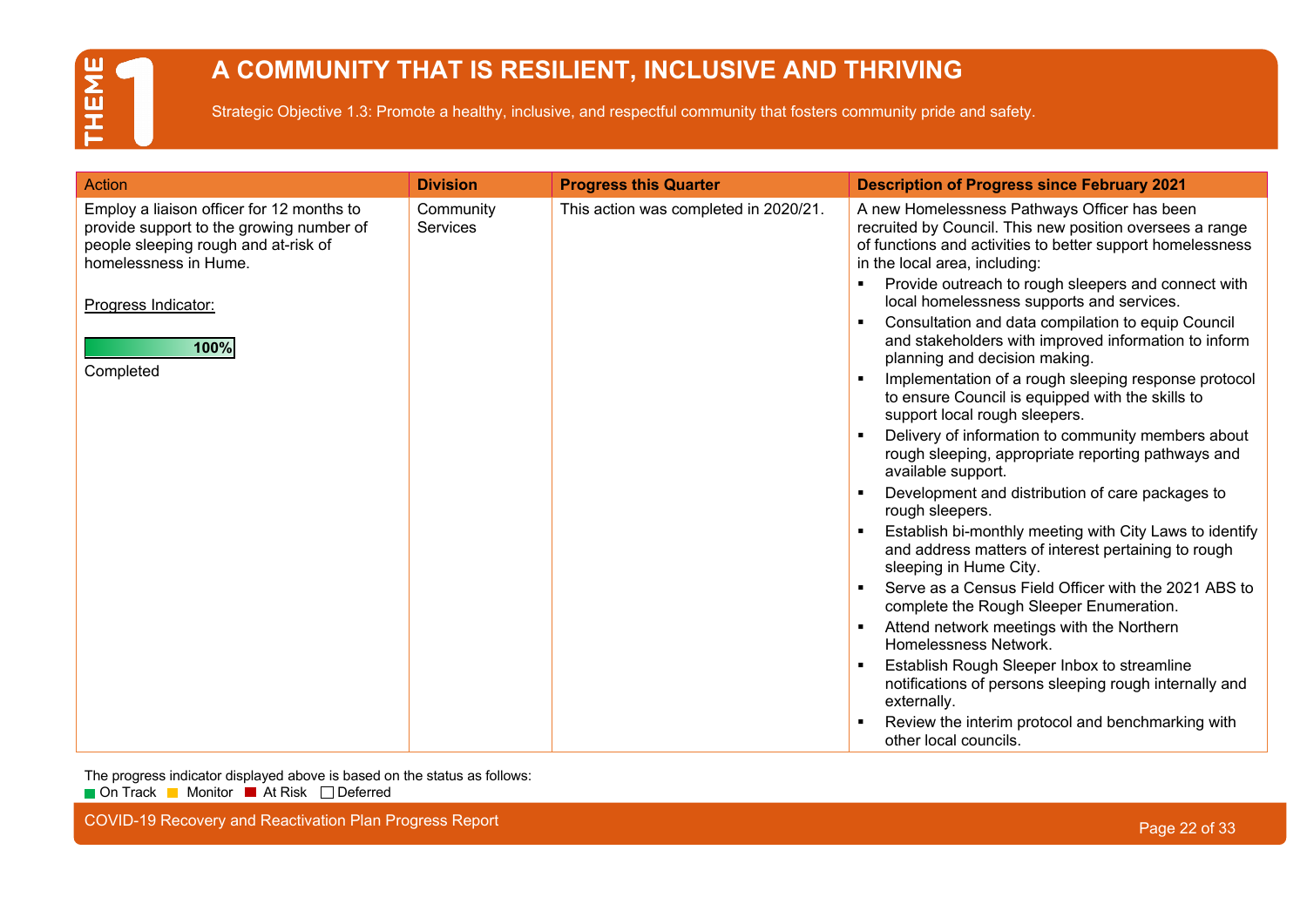### **A COMMUNITY THAT IS RESILIENT, INCLUSIVE AND THRIVING**

Strategic Objective 1.3: Promote a healthy, inclusive, and respectful community that fosters community pride and safety.

| <b>Action</b>                                                                            | <b>Division</b>       | <b>Progress this Quarter</b>          | <b>Description of Progress since February 2021</b>                                                                                                                                                                                                                                                                                                                                                                      |
|------------------------------------------------------------------------------------------|-----------------------|---------------------------------------|-------------------------------------------------------------------------------------------------------------------------------------------------------------------------------------------------------------------------------------------------------------------------------------------------------------------------------------------------------------------------------------------------------------------------|
| Empower communities to manage and lead<br>their own recovery by facilitating place-based | Community<br>Services | This action was completed in 2020/21. | Place-based activities and events undertaken have<br>included:                                                                                                                                                                                                                                                                                                                                                          |
| activities and events.                                                                   |                       |                                       | Community members co-designed and<br>participated in event planning for Harmony Week,                                                                                                                                                                                                                                                                                                                                   |
| <b>Progress Indicator:</b>                                                               |                       |                                       | which was held at Town Hall Broadmeadows on<br>19 March 2021.                                                                                                                                                                                                                                                                                                                                                           |
| 100%<br>Completed                                                                        |                       |                                       | Roxburgh Park Homestead Celebrated 21 years<br>of Service to the Community in March 2021, with<br>178 community members in attendance.                                                                                                                                                                                                                                                                                  |
|                                                                                          |                       |                                       | Reactivation activities included Harmony Day<br>celebrations at Newbury and Aitken Hill<br><b>Community Centres.</b>                                                                                                                                                                                                                                                                                                    |
|                                                                                          |                       |                                       | Let's Connect Community Event held in<br>partnership with various stakeholders.                                                                                                                                                                                                                                                                                                                                         |
|                                                                                          |                       |                                       | Other place-based activities included Community<br>Coffee with a Cop, Bring Your Bills Day, Road to<br>Recovery Event, Easter Community Morning Tea<br>Celebration, meet your local Northern Preschool<br>Team and Meet Representatives of Victoria<br>Police, Mother's Day Morning Tea, Evening Open<br>Dance Meditation, Stay Safe Online, Coffee with<br>a Cop, online morning tea sessions, and<br>community lunch. |

The progress indicator displayed above is based on the status as follows: ■ On Track ■ Monitor ■ At Risk □ Deferred

COVID-19 Recovery and Reactivation Plan Progress Report Page 23 of 33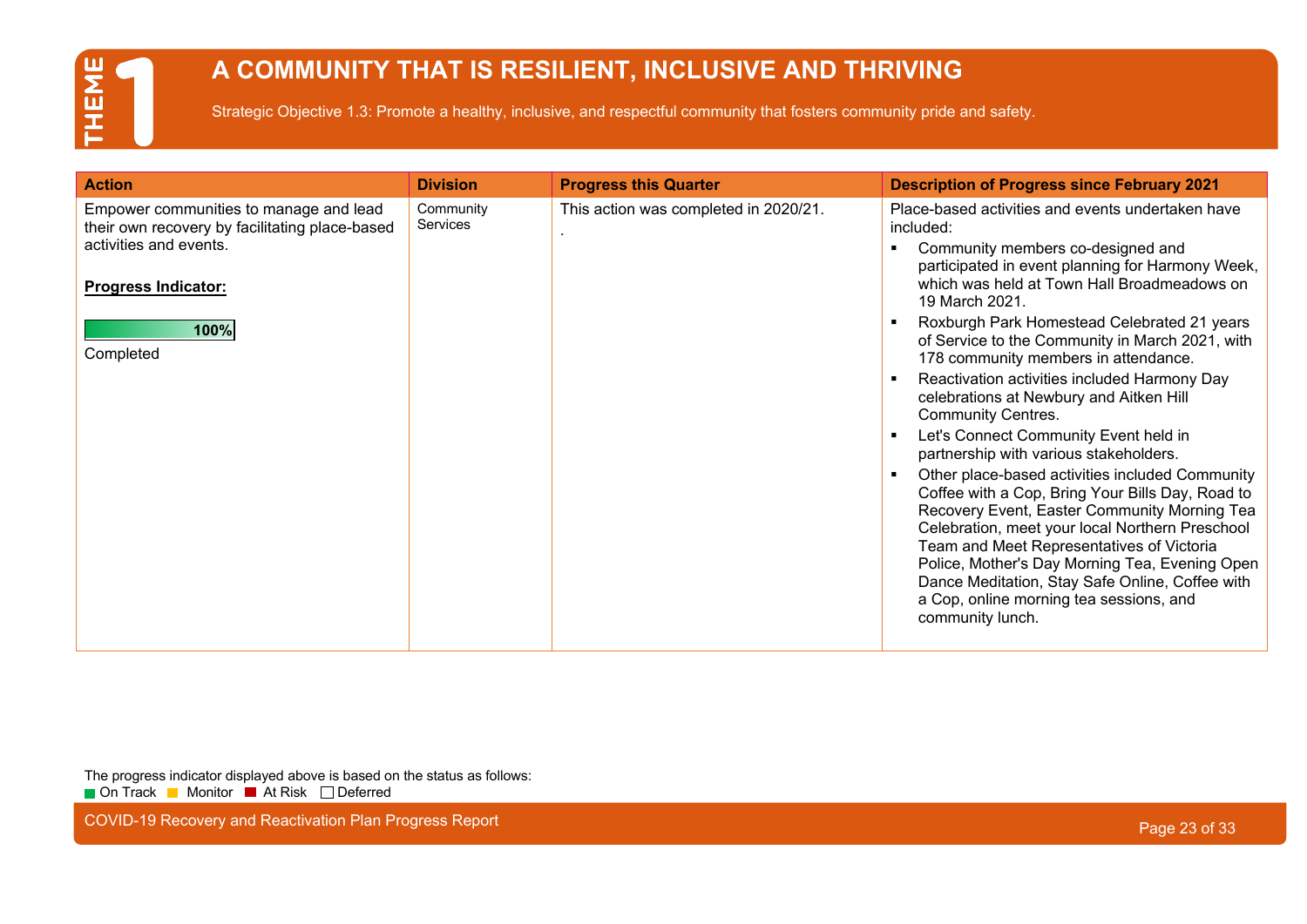### **A COMMUNITY THAT IS RESILIENT, INCLUSIVE AND THRIVING**

Strategic Objective 1.3: Promote a healthy, inclusive, and respectful community that fosters community pride and safety.

| <b>Action</b>                                                                                                                                                                                                                                                                                                        | <b>Division</b>              | <b>Progress this Quarter</b>                                                                                                                                                                                                                                                                                                                                                                                                                                                                                                                                                                                                                                                                                                                                                                                                                                                                                                                                                                                                                              | <b>Description of Progress since February 2021</b>                                                                                                                                                                                                                                                                                                                                                                                                                                                                                                                                                                                                                                                                                                 |
|----------------------------------------------------------------------------------------------------------------------------------------------------------------------------------------------------------------------------------------------------------------------------------------------------------------------|------------------------------|-----------------------------------------------------------------------------------------------------------------------------------------------------------------------------------------------------------------------------------------------------------------------------------------------------------------------------------------------------------------------------------------------------------------------------------------------------------------------------------------------------------------------------------------------------------------------------------------------------------------------------------------------------------------------------------------------------------------------------------------------------------------------------------------------------------------------------------------------------------------------------------------------------------------------------------------------------------------------------------------------------------------------------------------------------------|----------------------------------------------------------------------------------------------------------------------------------------------------------------------------------------------------------------------------------------------------------------------------------------------------------------------------------------------------------------------------------------------------------------------------------------------------------------------------------------------------------------------------------------------------------------------------------------------------------------------------------------------------------------------------------------------------------------------------------------------------|
| Recognising the risks of family violence and<br>violence against women during COVID-19, in<br>partnership with Neighbourhood Houses and<br>Community Centres develop and deliver<br>targeted programs that support at-risk<br>community members.<br><b>Progress Indicator:</b><br>75%<br><b>Significant Progress</b> | Community<br><b>Services</b> | Activities undertaken during the quarter have<br>included:<br>Four Covid Recovery and Reactivation<br>Grants awarded to Dallas<br>Neighbourhood House, Goonawarra<br>Neighbourhood House, Sunbury<br>Neighbourhood House, and<br><b>Broadmeadows Women's Community</b><br>House. These grants will be used by the<br>Neighbourhood Houses to develop and<br>delivered targeted programs to support<br>community members at risk of family<br>violence.<br>As part of the 16 Days of Activism,<br>Community Centres participated in the<br>Walk Against Violence on the 25th of<br>November including: Broadmeadows<br>Community Hub (13 participants),<br>Greenvale West Community Centre (5<br>participants), Kalkallo Community Centre<br>(4 participants), Aitken Hill and Newbury<br>Community Centres (40 participants) and<br>Homestead Community and Learning<br>Centre (28 participants).<br>Homestead Women's Circle Program.<br>п<br>Victims Assistance Program delivered an<br>online information session on 28 October<br>to 13 participants. | Delivery of targeted programs that support at-risk<br>community members has included:<br>The Homestead Community and Learning<br>Centre's Women's Circle celebrated International<br>Women's Day on 8 March 2021 with a 'Let's Talk<br>Money Workshop' facilitated by Women's Health<br>in the North (WHIN). The Financial Rights and<br>Budgeting workshop was attended by fifteen<br>women and received positive feedback.<br>Small grants provided to six neighbourhood<br>houses.<br>As part of the 16 Days of Activism, Community<br>Centres participated in the Walk Against<br>Violence.<br>Homestead Women's Circle Program. Victims<br>Assistance Program delivered an online<br>information session on 28 October to 13<br>participants. |

The progress indicator displayed above is based on the status as follows: ■ On Track ■ Monitor ■ At Risk □ Deferred

COVID-19 Recovery and Reactivation Plan Progress Report **Page 24 of 33** COVID-19 Recovery and Reactivation Plan Progress Report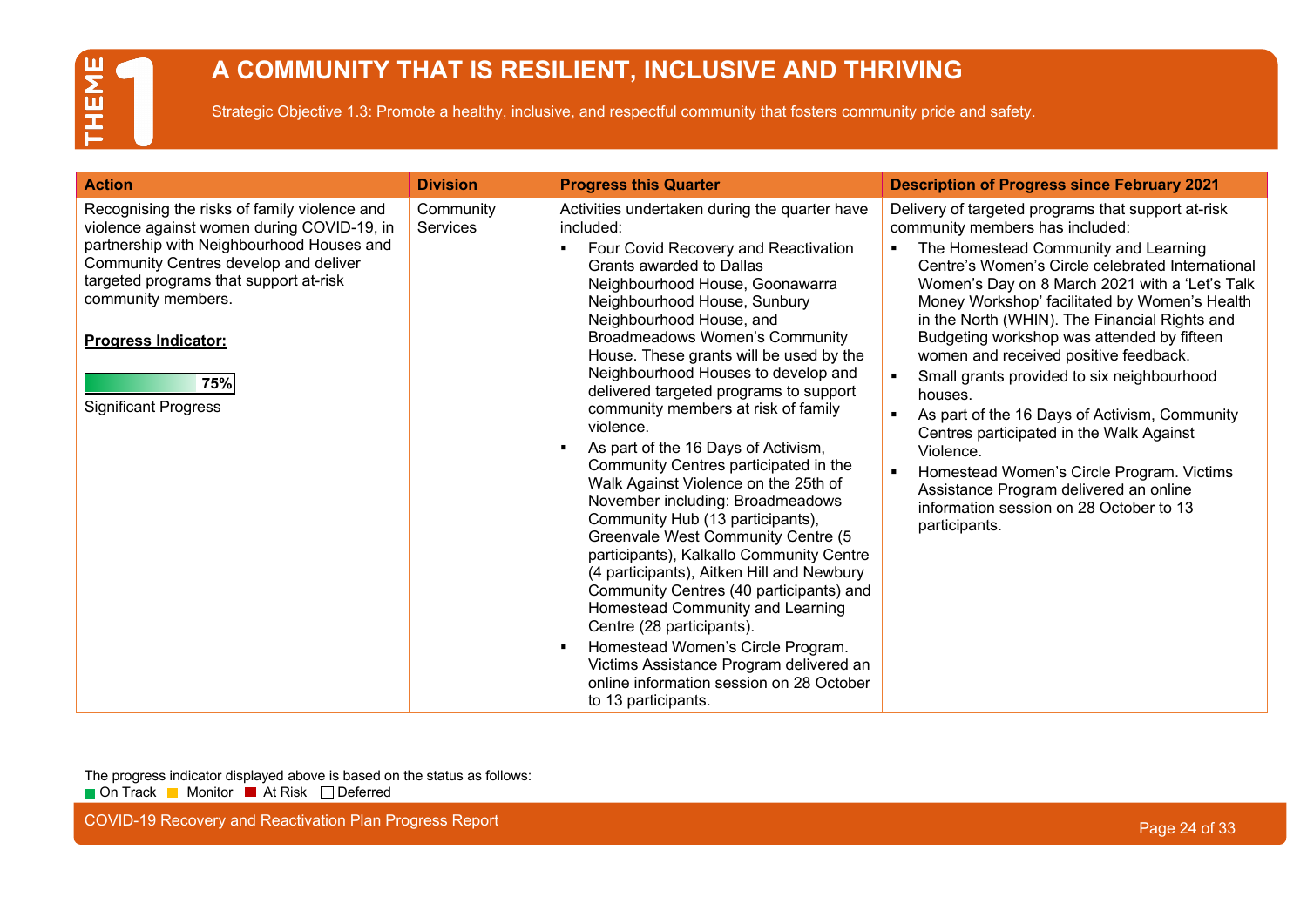### **A COMMUNITY THAT IS RESILIENT, INCLUSIVE AND THRIVING**

Strategic Objective 1.3: Promote a healthy, inclusive, and respectful community that fosters community pride and safety.

| <b>Action</b>                                                                                                                                                                               | <b>Division</b>              | <b>Progress this Quarter</b>          | <b>Description of Progress since February 2021</b>                                                                                                                                                                                                                                                                                                                                                                                                                                                                                                                                                                                                                                                                                             |
|---------------------------------------------------------------------------------------------------------------------------------------------------------------------------------------------|------------------------------|---------------------------------------|------------------------------------------------------------------------------------------------------------------------------------------------------------------------------------------------------------------------------------------------------------------------------------------------------------------------------------------------------------------------------------------------------------------------------------------------------------------------------------------------------------------------------------------------------------------------------------------------------------------------------------------------------------------------------------------------------------------------------------------------|
| Continue to expand opportunities for older<br>residents to remain connected online and with<br>the assistance of technology in the home.<br><b>Progress Indicator:</b><br>100%<br>Completed | Community<br><b>Services</b> | This action was completed in 2020/21. | Council has expanded opportunities for older<br>residents to remain connected online through the<br>provision of iPads. Council officers offer support to<br>clients, including how to navigate the device and<br>participate in online programs.<br>Council continues to facilitate a range of structured<br>and informal online events and activities to keep<br>older residents connected.                                                                                                                                                                                                                                                                                                                                                  |
| Raise awareness of gambling harms,<br>available supports within the community and<br>alternative recreation activities.                                                                     | Community<br><b>Services</b> | This action was completed in 2020/21. | A strategic advocacy plan has been developed in<br>partnership with the Alliance for Gambling Reform to<br>capitalise on gambling harm advocacy opportunities.                                                                                                                                                                                                                                                                                                                                                                                                                                                                                                                                                                                 |
| <b>Progress Indicator:</b><br>100%<br>Completed                                                                                                                                             |                              |                                       | On 18th October 2021, Hume City Council hosted the<br>launch of Gambling Harm Awareness Week in the<br>municipality. The online event featured a number of<br>guest speakers from the Alliance for Gambling<br>Reform, Banyule Community Heath, Deakin<br>University and ReSpin. Matters relating to gambling<br>harms were discussed and lived experiences harm<br>and of need for alternative activities to gambling were<br>shared amongst participants. Other service provider<br>partners hosted their own events to raise awareness<br>of gambling harms, such as (but not limited to) Arabic<br>Welfare which hosted an online event to highlight the<br>signs, risks and impacts of gambling addictions for<br>families and community. |

The progress indicator displayed above is based on the status as follows:

■ On Track ■ Monitor ■ At Risk □ Deferred

COVID-19 Recovery and Reactivation Plan Progress Report Page 25 of 33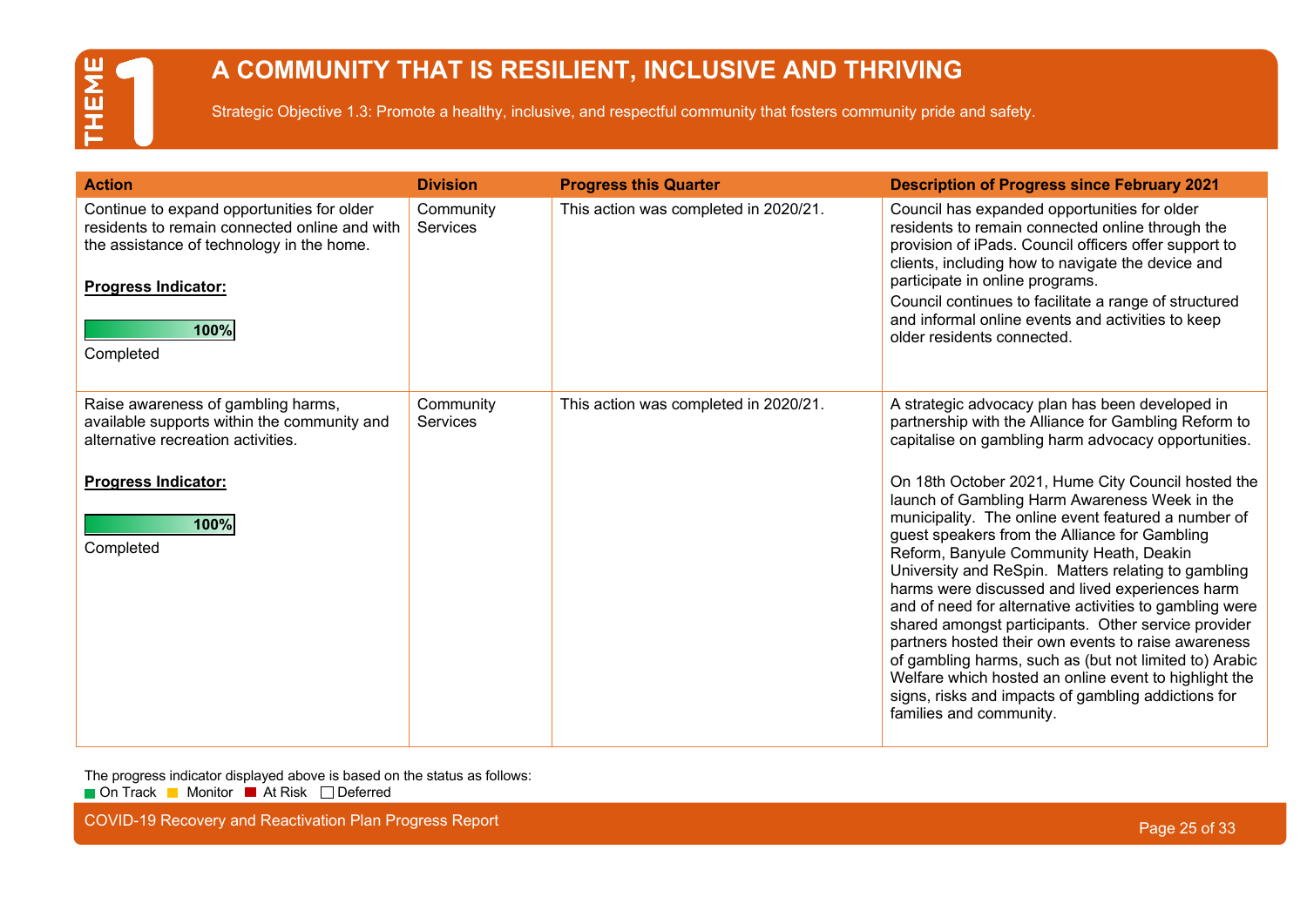### **A COMMUNITY THAT IS RESILIENT, INCLUSIVE AND THRIVING**

Strategic Objective 1.3: Promote a healthy, inclusive, and respectful community that fosters community pride and safety.

| <b>Action</b>                                                                                                                                   | <b>Division</b>       | <b>Progress this Quarter</b>          | <b>Description of Progress since February 2021</b>                                                                                                                                                                                                                   |
|-------------------------------------------------------------------------------------------------------------------------------------------------|-----------------------|---------------------------------------|----------------------------------------------------------------------------------------------------------------------------------------------------------------------------------------------------------------------------------------------------------------------|
| Connect vulnerable families with material aid,<br>working in partnership with St Kilda Mums<br>and Big Group Hug.<br><b>Progress Indicator:</b> | Community<br>Services | This action was completed in 2020/21. | Council's Enhanced Maternal<br>Child Health<br>and<br>(EMCH) Service continues to connect vulnerable<br>families to material aid, working in partnership with St<br>Kilda Mums and Big Group Hug. The EMCH Service<br>has created 450 "Babies in Hume Play and Learn |
| 100%<br>Completed                                                                                                                               |                       |                                       | Bags" and these have been distributed to vulnerable<br>families receiving support through the EMCH program.<br>The bags contain resources and toys that will assist<br>caregivers to support infant and child development<br>through play-based learning activities. |

The progress indicator displayed above is based on the status as follows: ■ On Track ■ Monitor ■ At Risk □ Deferred

COVID-19 Recovery and Reactivation Plan Progress Report **Page 26 of 33** COVID-19 Recovery and Reactivation Plan Progress Report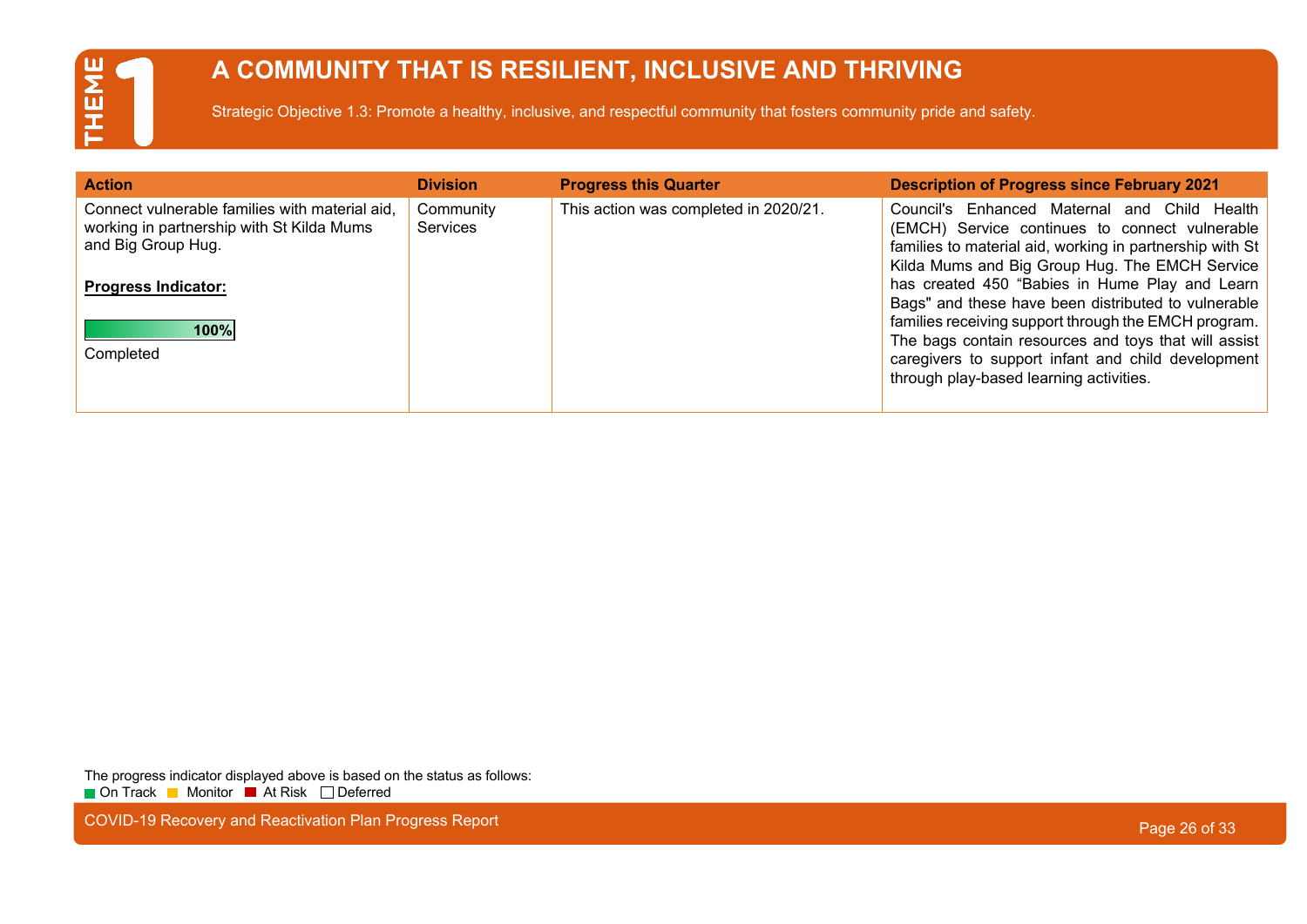### **A COMMUNITY THAT IS RESILIENT, INCLUSIVE AND THRIVING**

Strategic Objective 1.3: Promote a healthy, inclusive, and respectful community that fosters community pride and safety.

| <b>Action</b>                                                                                                                                                                 | <b>Division</b>              | <b>Progress this Quarter</b>          | <b>Description of Progress since February 2021</b>                                                                                                                                                                                                                                                                                                                                                                                                                                                                                                                                                                                                                                                                                                                                                                                               |
|-------------------------------------------------------------------------------------------------------------------------------------------------------------------------------|------------------------------|---------------------------------------|--------------------------------------------------------------------------------------------------------------------------------------------------------------------------------------------------------------------------------------------------------------------------------------------------------------------------------------------------------------------------------------------------------------------------------------------------------------------------------------------------------------------------------------------------------------------------------------------------------------------------------------------------------------------------------------------------------------------------------------------------------------------------------------------------------------------------------------------------|
| Facilitate referrals to specialised mental<br>health support agencies via Council's<br>Maternal and Child Health Services.<br><b>Progress Indicator:</b><br>100%<br>Completed | Community<br><b>Services</b> | This action was completed in 2020/21. | Specialised Mental Health support is a key aspect of<br>all Maternal and Child Health (MCH) consultations.<br>Additional support is provided by way of referral to<br>the Enhanced Maternal and Child Health (EMCH)<br>team, which consists of experienced Maternal and<br>Child Health nurses, social workers, and parent<br>support workers for Hume's most vulnerable families.<br>Council's EMCH Service supports an average of 230<br>families per month.<br>The MCH service also works collaboratively with<br>Mum's Matter Psychology who provide affordable<br>quality mental health care for pregnant and new<br>parents.<br>Internal capacity has been expanded to support<br>infant mental health. EMCH nurse has successfully<br>completed the Infant Mental Health Advanced<br>Training course in collaboration with RCH, which has |
|                                                                                                                                                                               |                              |                                       | enhanced mental health support for the Hume<br>community.                                                                                                                                                                                                                                                                                                                                                                                                                                                                                                                                                                                                                                                                                                                                                                                        |

The progress indicator displayed above is based on the status as follows: ■ On Track ■ Monitor ■ At Risk □ Deferred

COVID-19 Recovery and Reactivation Plan Progress Report **Page 27 of 33** COVID-19 Recovery and Reactivation Plan Progress Report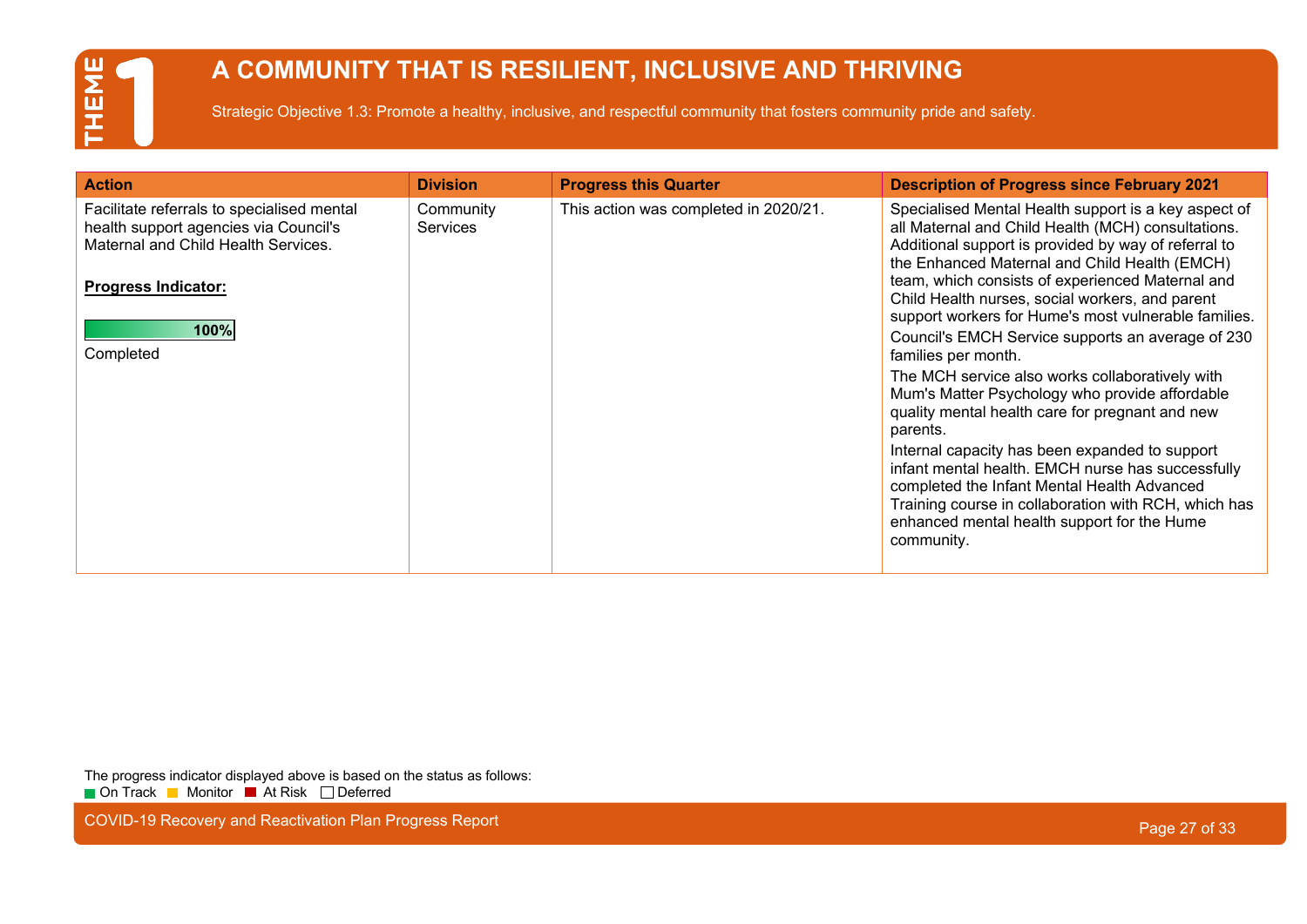### **A COMMUNITY THAT IS RESILIENT, INCLUSIVE AND THRIVING**

Strategic Objective 1.3: Promote a healthy, inclusive, and respectful community that fosters community pride and safety.

| <b>Action</b>                                                                                                                                                           | <b>Division</b>                                                          | <b>Progress this Quarter</b>          | <b>Description of Progress since February 2021</b>                                                                                                                                                                                                                      |
|-------------------------------------------------------------------------------------------------------------------------------------------------------------------------|--------------------------------------------------------------------------|---------------------------------------|-------------------------------------------------------------------------------------------------------------------------------------------------------------------------------------------------------------------------------------------------------------------------|
| Advocate to the State and Federal<br>Government to address local issues and<br>community feedback relating to COVID-19<br>needs for Hume's community and<br>businesses. | Communications,<br>Engagement and<br>Advocacy,<br>Community<br>Services, | This action was completed in 2020/21. | Council officers continue to participate in a range of<br>networks and forums convened by State/Federal<br>government departments and use these platforms to<br>escalate community concerns. Across these forums,<br>officers have raised community concerns including: |
| <b>Progress Indicator:</b><br>100%                                                                                                                                      | Corporate<br>Services,<br>Planning and<br>Development,                   |                                       | Ongoing need for translated materials and<br>resources for CALD communities.<br>Availability of COVID-19 vaccination information.<br>$\blacksquare$<br>Local access to COVID-19 vaccines<br>$\blacksquare$                                                              |
| Completed                                                                                                                                                               | Sustainable<br>Infrastructure<br><b>Services</b>                         |                                       | The proposed introduction of a quarantine facility<br>$\blacksquare$<br>located in Mickleham.                                                                                                                                                                           |
|                                                                                                                                                                         |                                                                          |                                       | Difficulties experienced by residents navigating<br>COVID-19 vaccination booking systems.                                                                                                                                                                               |
|                                                                                                                                                                         |                                                                          |                                       | The Hume Interfaith Network met monthly and<br>provided insight into the concerns and experiences of<br>faith communities regarding the pandemic which<br>were included in Hume City Council reports to the<br>State Government.                                        |
|                                                                                                                                                                         |                                                                          |                                       | Council officers continue to participate in a range of<br>networks and forums convened by State/Federal<br>government departments and to escalate community<br>concerns.                                                                                                |

The progress indicator displayed above is based on the status as follows: ■ On Track ■ Monitor ■ At Risk □ Deferred

COVID-19 Recovery and Reactivation Plan Progress Report **Page 28 of 33** COVID-19 Recovery and Reactivation Plan Progress Report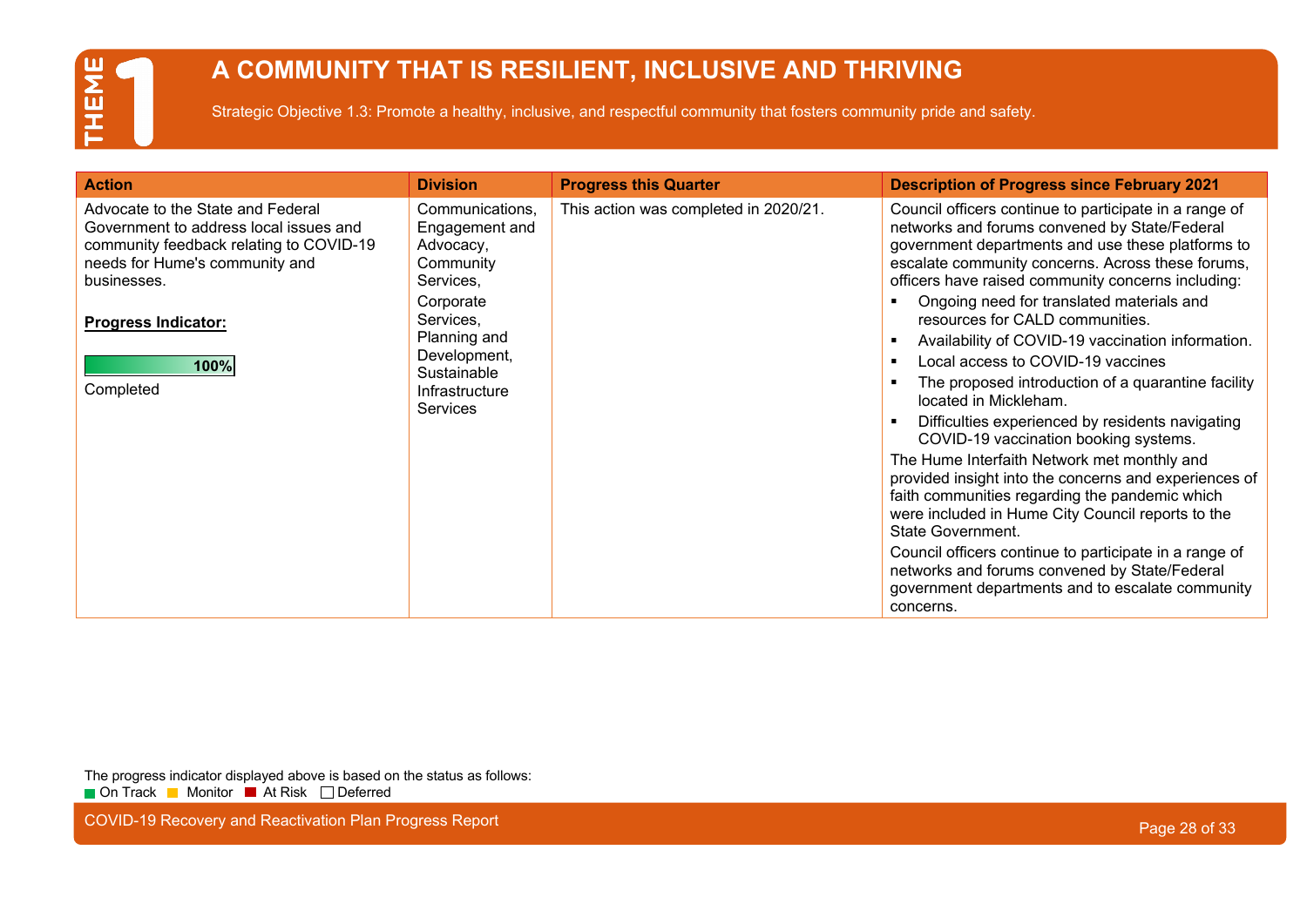

### **A HEALTHY AND SAFE COMMUNITY**

Strategic Objective 2.1: Facilitate appropriate urban development and enhancing natural environment, heritage, landscapes, and rural places.

| <b>Action</b>                                                                                                                                | <b>Division</b>             | <b>Progress this Quarter</b>          | <b>Description of Progress since February 2021</b>                                                                                                                                                                                                                                                                                                                                                                                                                                                                                                                                                                                                                                                                                                                                                                                                             |
|----------------------------------------------------------------------------------------------------------------------------------------------|-----------------------------|---------------------------------------|----------------------------------------------------------------------------------------------------------------------------------------------------------------------------------------------------------------------------------------------------------------------------------------------------------------------------------------------------------------------------------------------------------------------------------------------------------------------------------------------------------------------------------------------------------------------------------------------------------------------------------------------------------------------------------------------------------------------------------------------------------------------------------------------------------------------------------------------------------------|
| Facilitate planning permits from businesses<br>to help stimulate the construction sector.<br><b>Progress Indicator:</b><br>100%<br>Completed | Planning and<br>Development | This action was completed in 2020/21. | Actions to facilitate planning permits from businesses<br>to help stimulate the construction sector have<br>included:<br>Utilisation of a dedicated resource within<br>$\blacksquare$<br>Statutory Planning to facilitate planning permits<br>for major businesses in Hume. The position acts<br>as a point of contact and has helped streamline<br>the planning process, delivering efficiencies and<br>ensuring permits are assessed in a timely<br>manner.<br>Ongoing improvement projects within the<br>$\blacksquare$<br>Statutory Planning team to streamline the<br>approvals process and reduce administrative<br>delays in the issuing of planning permits and<br>associated approvals. This has reduced<br>processing times and improved communication<br>with customers, simplifying the approvals<br>process for businesses and general customers. |
|                                                                                                                                              |                             |                                       |                                                                                                                                                                                                                                                                                                                                                                                                                                                                                                                                                                                                                                                                                                                                                                                                                                                                |
|                                                                                                                                              |                             |                                       |                                                                                                                                                                                                                                                                                                                                                                                                                                                                                                                                                                                                                                                                                                                                                                                                                                                                |

The progress indicator displayed above is based on the status as follows: ■ On Track ■ Monitor ■ At Risk □ Deferred

COVID-19 Recovery and Reactivation Plan Progress Report **Page 29 of 33** and 20 of 33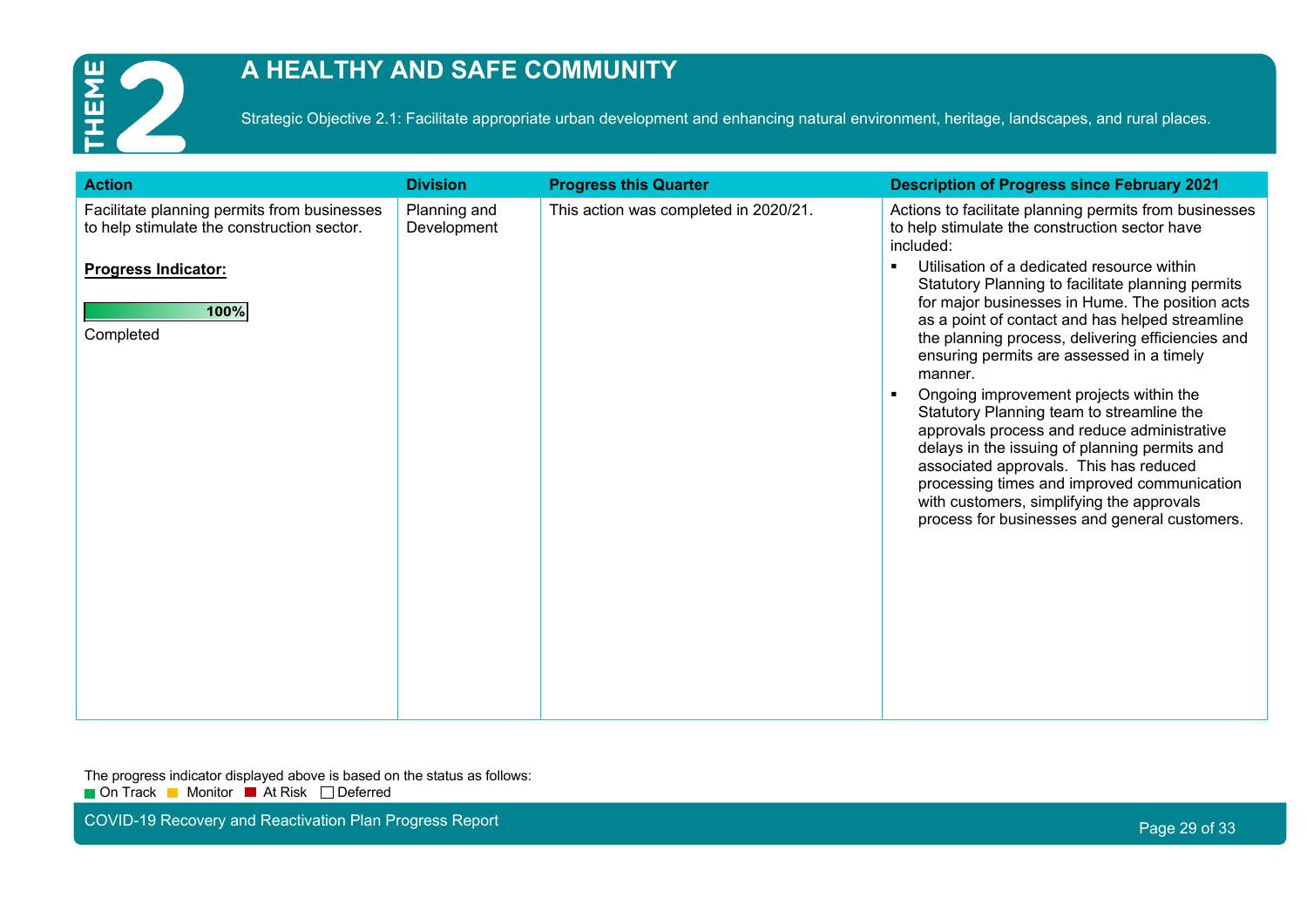

### **A HEALTHY AND SAFE COMMUNITY**

Strategic Objective 2.3: Design and maintain our City with accessible spaces and a strong sense of place.

| <b>Action</b>                                                                                                                                                                                                                                                                                             | <b>Division</b>             | <b>Progress this Quarter</b>                                                                                                                                                                                                                                                                                                                                                                                | <b>Description of Progress since February 2021</b>                                                                                                                                                                                                                                                                                                                                               |
|-----------------------------------------------------------------------------------------------------------------------------------------------------------------------------------------------------------------------------------------------------------------------------------------------------------|-----------------------------|-------------------------------------------------------------------------------------------------------------------------------------------------------------------------------------------------------------------------------------------------------------------------------------------------------------------------------------------------------------------------------------------------------------|--------------------------------------------------------------------------------------------------------------------------------------------------------------------------------------------------------------------------------------------------------------------------------------------------------------------------------------------------------------------------------------------------|
| Deliver additional infrastructure in upgrades<br>to open spaces and play spaces including<br>installing more seats, table settings, water<br>fountains, signage, and recreation equipment<br>e.g., basketball/netball towers in local parks.<br><b>Progress Indicator:</b><br>50%<br><b>Good Progress</b> | Planning and<br>Development | Minor infrastructure improvements have<br>continued to be rolled out in open spaces<br>across the municipality. Dog behavioural<br>signage and dog waste dispensers have<br>been added to over 40 sites. These projects<br>due to be completed in early 2022; as well as<br>the provision of a drinking fountain, new<br>seating, and landscaping at the Barry Road /<br>Merri Creek node in Campbellfield. | A program of minor infrastructure improvements has<br>been identified to enhance the use of the open<br>space, walking, and cycling network across Hume.<br>This includes additional seating, drinking fountains<br>and enhancements to sites undergoing improvement<br>in the current program. Implementation commenced<br>in Quarter four 2020/21 and is due to be completed in<br>early 2022. |
|                                                                                                                                                                                                                                                                                                           |                             |                                                                                                                                                                                                                                                                                                                                                                                                             |                                                                                                                                                                                                                                                                                                                                                                                                  |

The progress indicator displayed above is based on the status as follows: ■ On Track ■ Monitor ■ At Risk □ Deferred

COVID-19 Recovery and Reactivation Plan Progress Report **Page 30 of 33** COVID-19 Recovery and Reactivation Plan Progress Report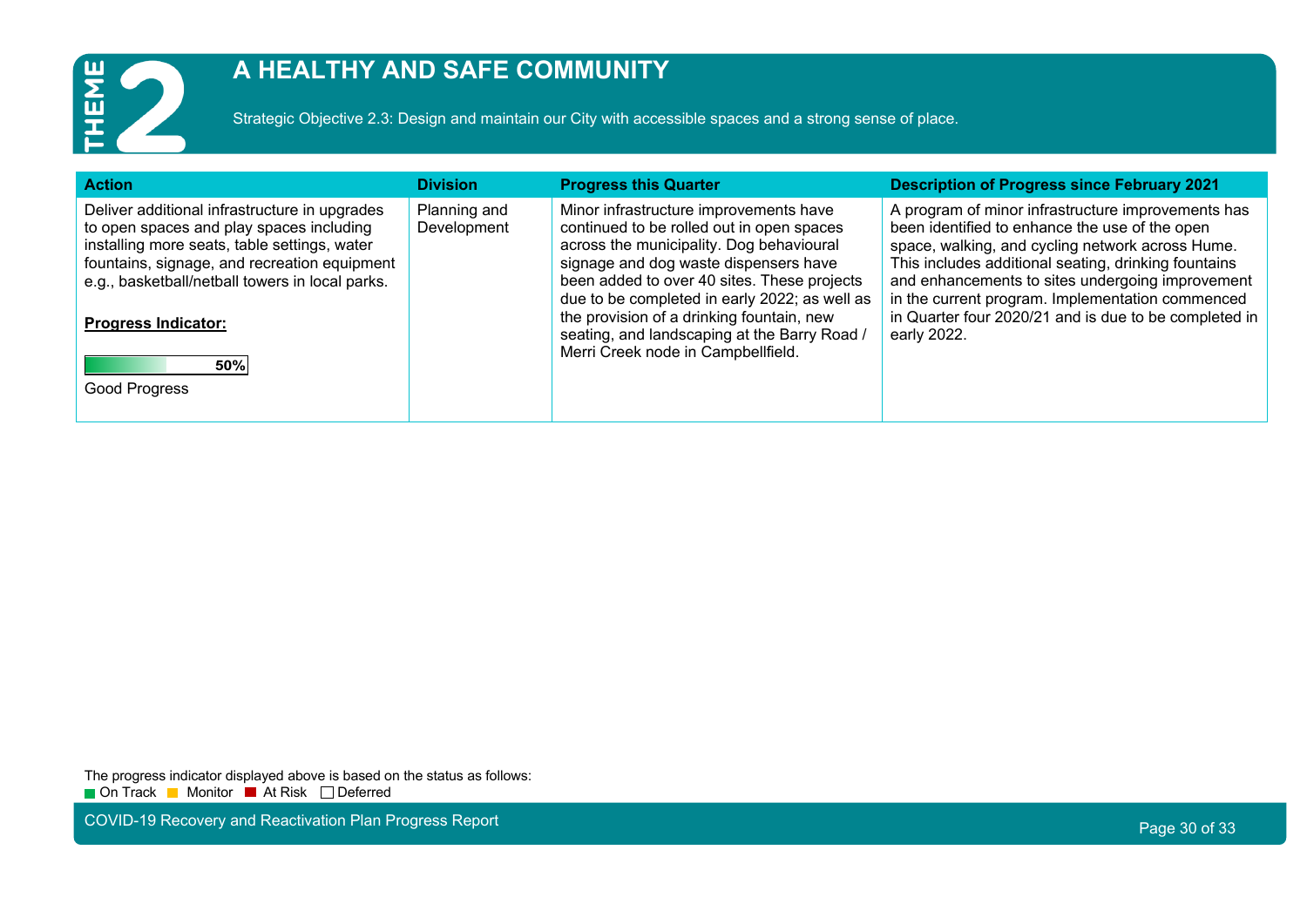

### **A HEALTHY AND SAFE COMMUNITY**

Strategic Objective 2.4 Connect our City through efficient and effective walking, cycling and public transport and road networks.

| <b>Action</b>                                                                                                                                                                                                                                                                                                                                              | <b>Division</b>             | <b>Progress this Quarter</b>                                                                                                                               | <b>Description of Progress since February 2021</b>                                                                                                                                                                                                                                                                                                                                                                                                                                                                                                                                                                                                                                                                                                                                                                                                                                |
|------------------------------------------------------------------------------------------------------------------------------------------------------------------------------------------------------------------------------------------------------------------------------------------------------------------------------------------------------------|-----------------------------|------------------------------------------------------------------------------------------------------------------------------------------------------------|-----------------------------------------------------------------------------------------------------------------------------------------------------------------------------------------------------------------------------------------------------------------------------------------------------------------------------------------------------------------------------------------------------------------------------------------------------------------------------------------------------------------------------------------------------------------------------------------------------------------------------------------------------------------------------------------------------------------------------------------------------------------------------------------------------------------------------------------------------------------------------------|
| Continue to promote walking and cycling<br>through connecting more walking and cycling<br>links in urban areas e.g., residential areas to<br>activity centres, schools, community centres,<br>transport hubs and providing associated<br>infrastructure e.g., seating, drinking fountains,<br>signage, lighting.<br><b>Progress Indicator:</b><br>Deferred | Planning and<br>Development | Funding for this action was deferred to<br>subsequent years as part of the 2021/22<br>budget process. No further actions will be<br>undertaken in 2021/22. | Council continues to implement the walking and<br>cycling program. Actions have included:<br>Investigations and assessments progressing for:<br>Merri Creek Trail - Merri Concourse to Premier<br>Drive / Metrolink Circuit.<br>Continuing the trail from Spavin Lake along<br>$\circ$<br>Kismet Creek, Sunbury.<br>Aitken Creek - railway line to Hothlyn Drive<br>and railway corridor to Craigieburn train<br>station.<br>Greenvale to Attwood Pipe Track.<br>$\circ$<br>Responding to resident requests and constructing<br>short pathway connections in Greenvale,<br>Gladstone Park and Sunbury.<br>Ongoing signage and line marking audit actions.<br>Local Area Traffic Management (LATM) upgrade<br>works to five walkways in Craigieburn have been<br>completed.<br>Meadowlink Stage 2 design documentation has<br>been completed and construction contract<br>awarded. |

The progress indicator displayed above is based on the status as follows: ■ On Track ■ Monitor ■ At Risk □ Deferred

COVID-19 Recovery and Reactivation Plan Progress Report **Page 31 of 33** COVID-19 Recovery and Reactivation Plan Progress Report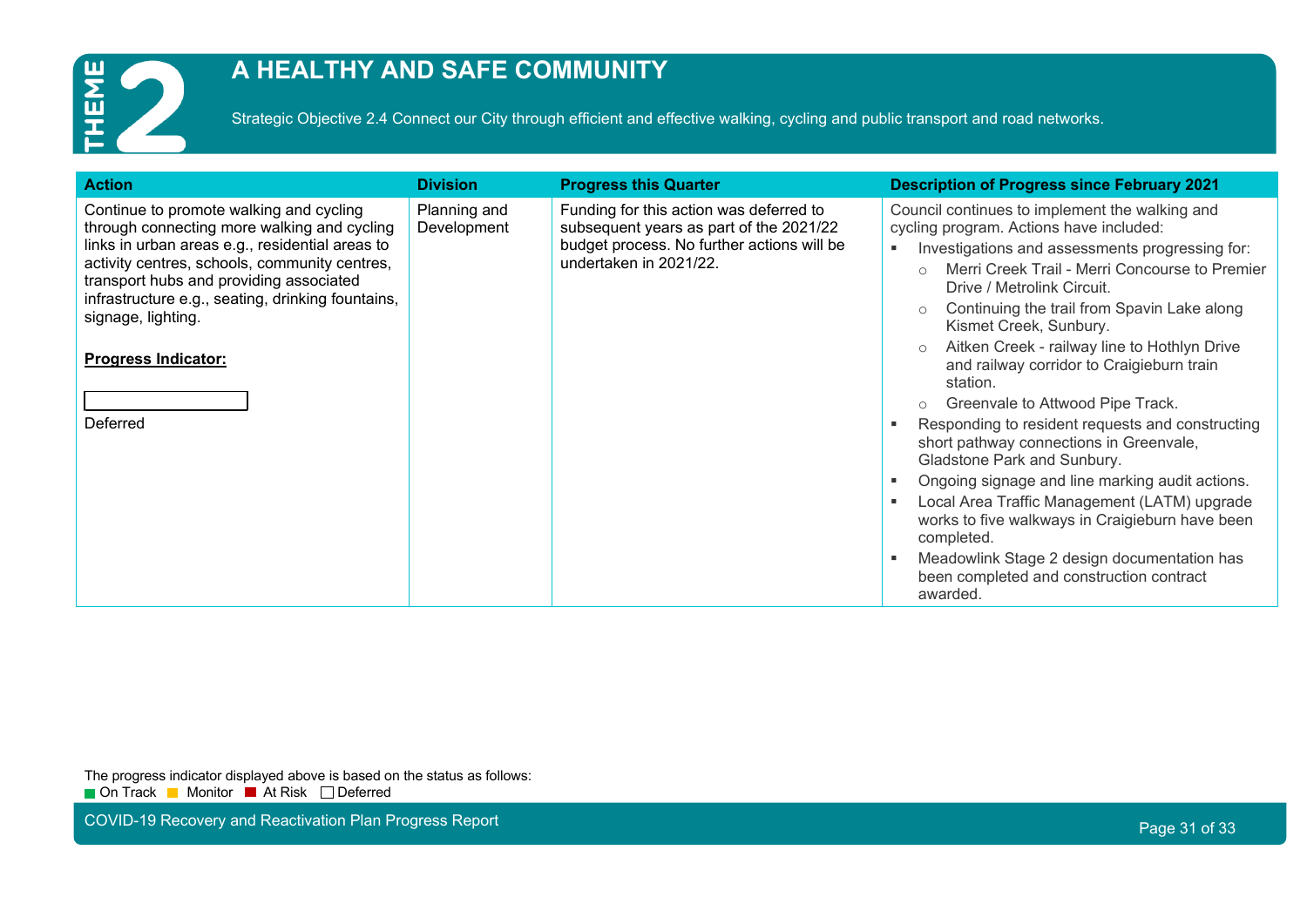

### **A COUNCIL THAT INSPIRES LEADERSHIP, IS ACCOUNTABLE AND PUTS THE COMMUNITY FIRST**

Strategic Objective 3.2 Deliver responsible and transparent governance, services and assets that respond to community needs.

| <b>Action</b>                                                                                                                                                                                  | <b>Division</b>                                                                | <b>Progress this Quarter</b>          | <b>Description of Progress since February 2021</b>                                                                                                                                |
|------------------------------------------------------------------------------------------------------------------------------------------------------------------------------------------------|--------------------------------------------------------------------------------|---------------------------------------|-----------------------------------------------------------------------------------------------------------------------------------------------------------------------------------|
| Extend waiver of interest on outstanding rates<br>balances until 31 March 2021.                                                                                                                | Corporate<br><b>Services</b>                                                   | This action was completed in 2020/21. | The waiver of interest on outstanding rates balances<br>has been extended until 30 June 2021.                                                                                     |
| <b>Progress Indicator:</b>                                                                                                                                                                     |                                                                                |                                       |                                                                                                                                                                                   |
| 100%<br>Completed                                                                                                                                                                              |                                                                                |                                       |                                                                                                                                                                                   |
| Extend discounts to private event hirers (i.e.,<br>birthday parties) and not for profit clients<br>running new programs in Council's<br>community centres or facilities until 30 June<br>2021. | Communications,<br>Engagement and<br>Advocacy,<br>Community<br><b>Services</b> | This action was completed in 2020/21. | Discounts for private event hirers and not for profit<br>clients running new programs in Council's community<br>centres or facilities was on-going until the end of June<br>2021. |
| <b>Progress Indicator:</b>                                                                                                                                                                     |                                                                                |                                       |                                                                                                                                                                                   |
| 100%<br>Completed                                                                                                                                                                              |                                                                                |                                       |                                                                                                                                                                                   |

The progress indicator displayed above is based on the status as follows:

■ On Track ■ Monitor ■ At Risk □ Deferred

COVID-19 Recovery and Reactivation Plan Progress Report **Page 32 of 33** and 20 of 33 and 20 of 33 and 20 of 33 cf 33 of 33